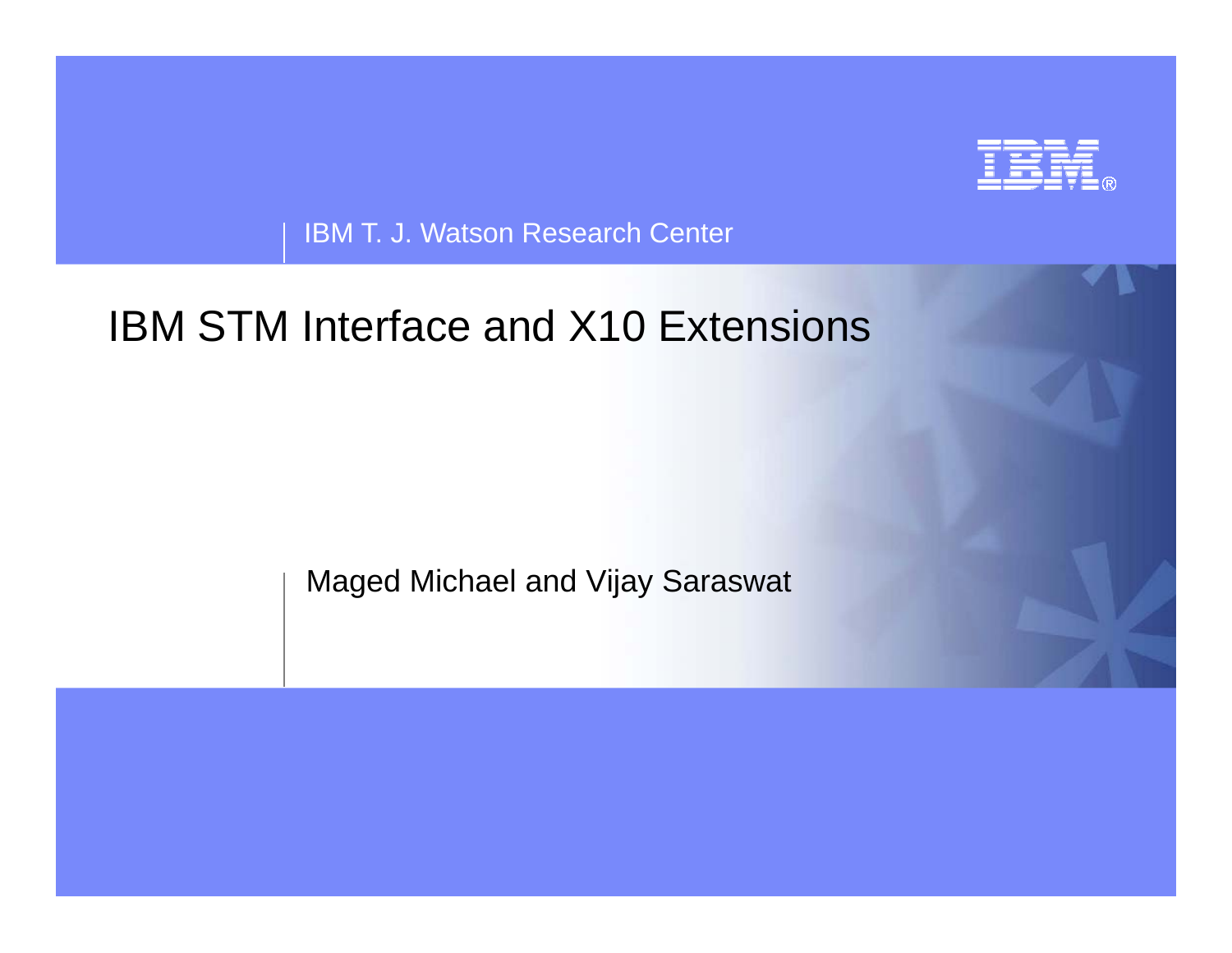

## **Outline**

- $\mathcal{L}$ **STM Runtime Interface**
- $\overline{\mathcal{M}}$ **X10 Extensions**
- $\mathcal{L}$ **Obstacles to <sup>a</sup> Single TM Standard Standard**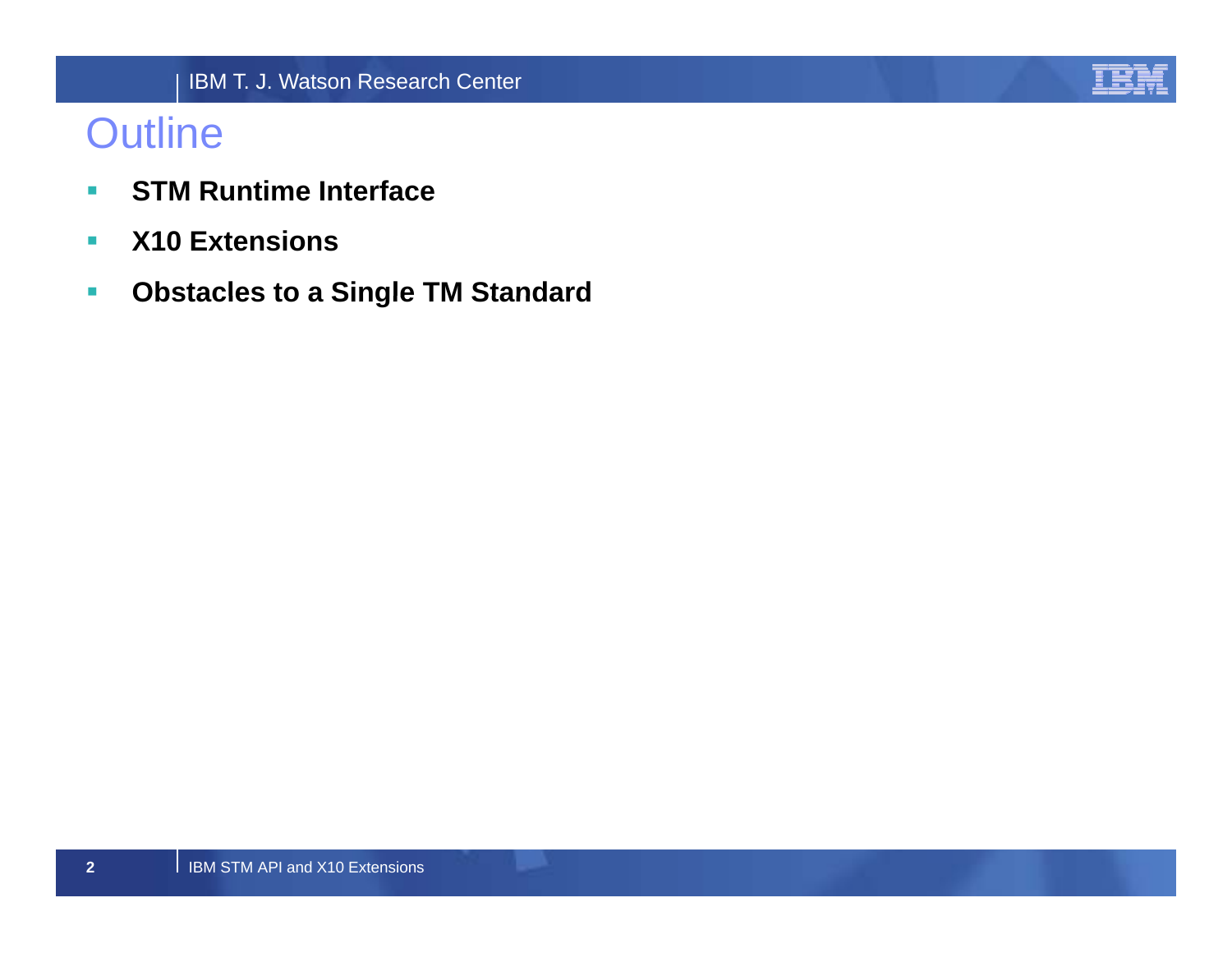**IBM T. J. Watson Research Center** 



# STM Runtime Interface

**I IBM STM API and X10 Extensions**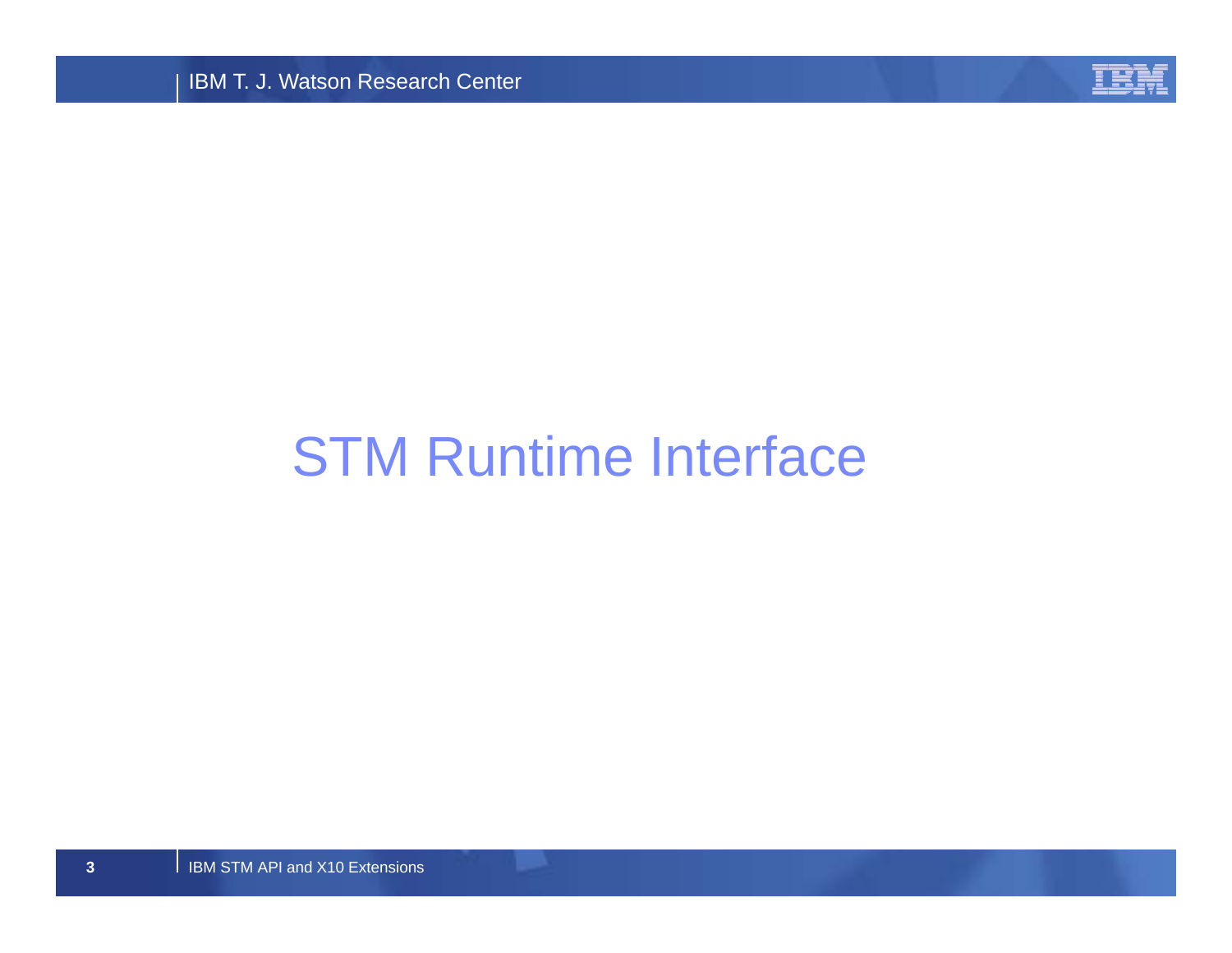

## Acknowledgements

- $\mathcal{L}_{\mathcal{A}}$ **Colin Blundell**
- $\mathcal{L}_{\mathcal{A}}$ **Trey Cain**
- $\mathcal{L}_{\mathcal{A}}$ **Calin Cascaval**
- $\mathcal{L}_{\mathcal{A}}$ **Sid Chatterjee**
- $\mathcal{L}_{\mathcal{A}}$  **Stefanie Chiras**
- $\mathcal{L}_{\mathcal{A}}$ **Takuya Nakaike**
- $\overline{\phantom{a}}$ **Ken Mizuno**
- $\mathcal{L}_{\mathcal{A}}$ **Raul Silvera**
- $\mathcal{L}_{\mathcal{A}}$ **Michael Spear**
- $\mathcal{L}_{\mathcal{A}}$ **Christoph von Praun**
- $\mathcal{L}_{\mathcal{A}}$ **Michael Wang**
- $\overline{\phantom{a}}$ **Peng Wu**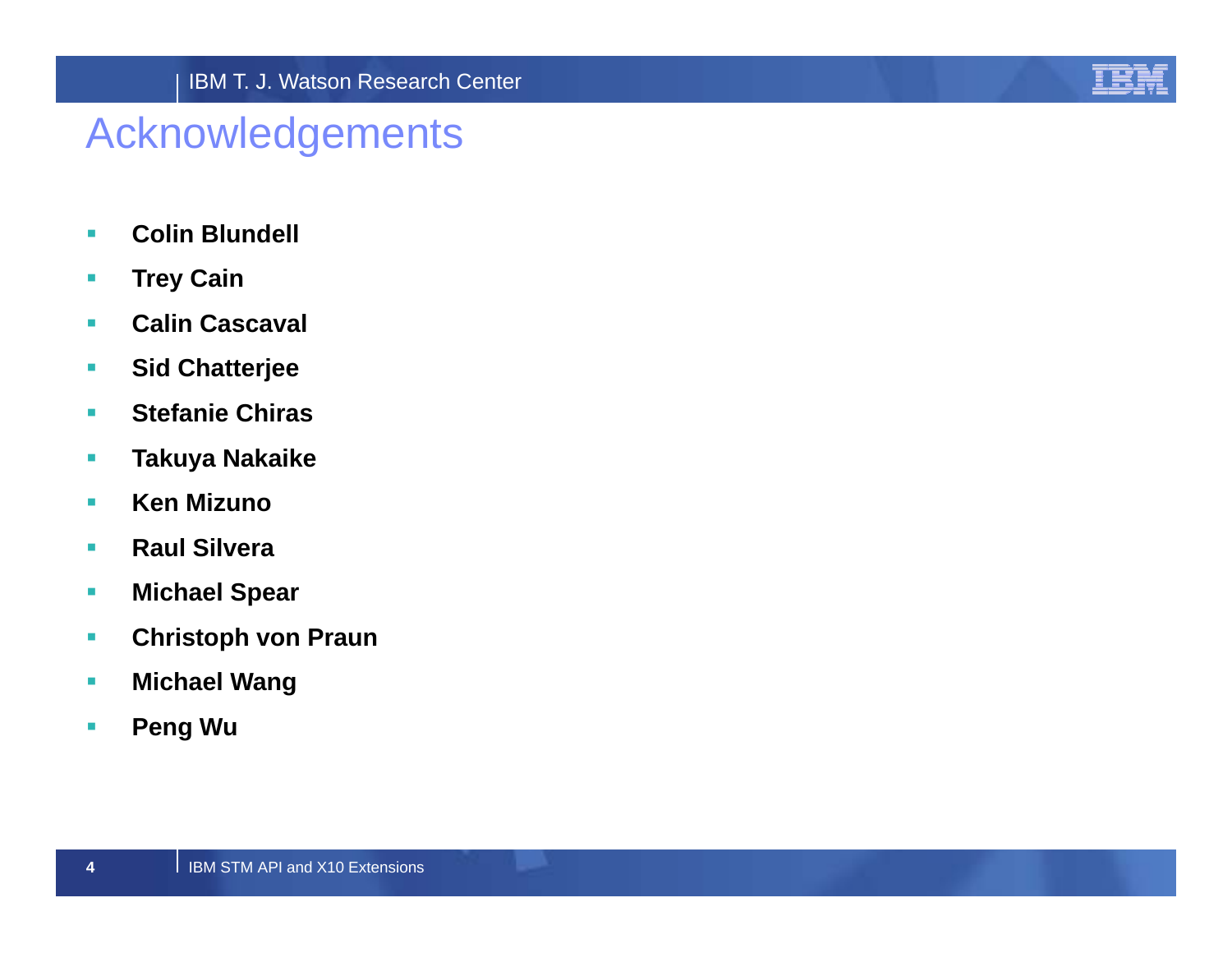

## IBM Common STM Runtime

| <b>Java Programs</b>           | C/C++ Programs |  |                                  |  |
|--------------------------------|----------------|--|----------------------------------|--|
| Java JIT Compiler              |                |  | C/C++ compiler                   |  |
| <b>STM Runtime</b>             |                |  |                                  |  |
| <b>Commodity Architectures</b> |                |  | <b>Simulated HW Acceleration</b> |  |

- $\mathcal{C}$ **Implemented as a C library**
- $\mathcal{L}_{\mathcal{A}}$ **A version released to open source (June 2008)**
- $\mathcal{L}_{\mathcal{A}}$  **STM runtime supports:**
	- A Java JIT compiler STM implementation
	- C/C++ STM compilers
	- Binary of IBM STM XL compiler released in May 2008
- $\blacksquare$  **Runs on:**
	- Commodity platforms: AIX/Linux PPC/X86 Commodity platforms: AIX/Linux PPC/X86–
	- Hardware acceleration models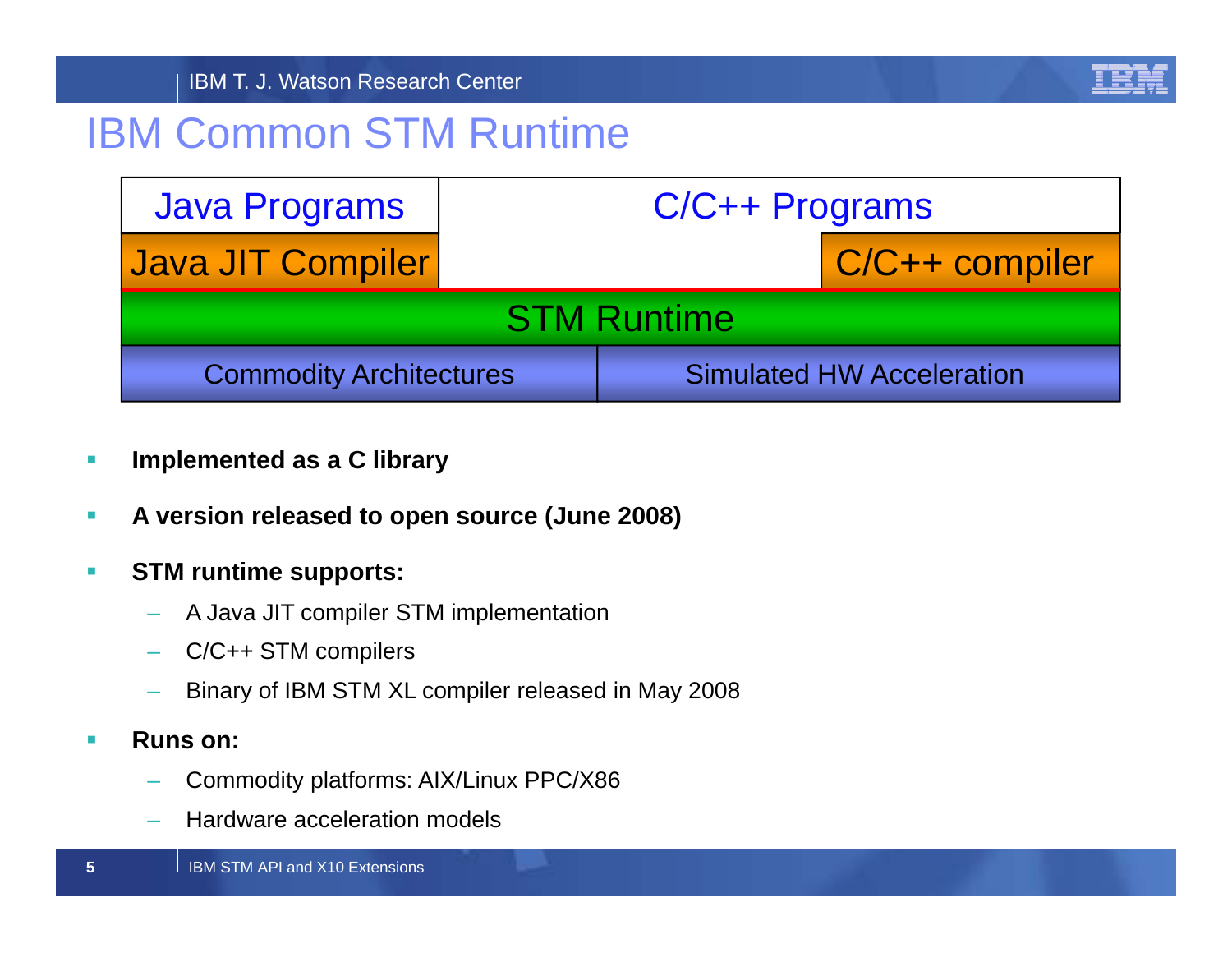

## STM Interface – Per-Thread STM Descriptors

### void \* stm\_thr\_init();

- $\mathcal{L}_{\mathcal{A}}$ **Creates a new per-thread STM descriptor**
- $\mathcal{L}_{\mathcal{A}}$ **Returns <sup>a</sup> pointer to per per-thread STM descriptor thread**

void \* stm\_desc();

 $\mathcal{L}_{\mathcal{A}}$ **Returns a pointer to per-thread STM descriptor of the current thread**

void stm\_thr\_retire(void \* mydesc);

 $\mathcal{L}_{\mathcal{A}}$ **Retire the current thread's descriptor**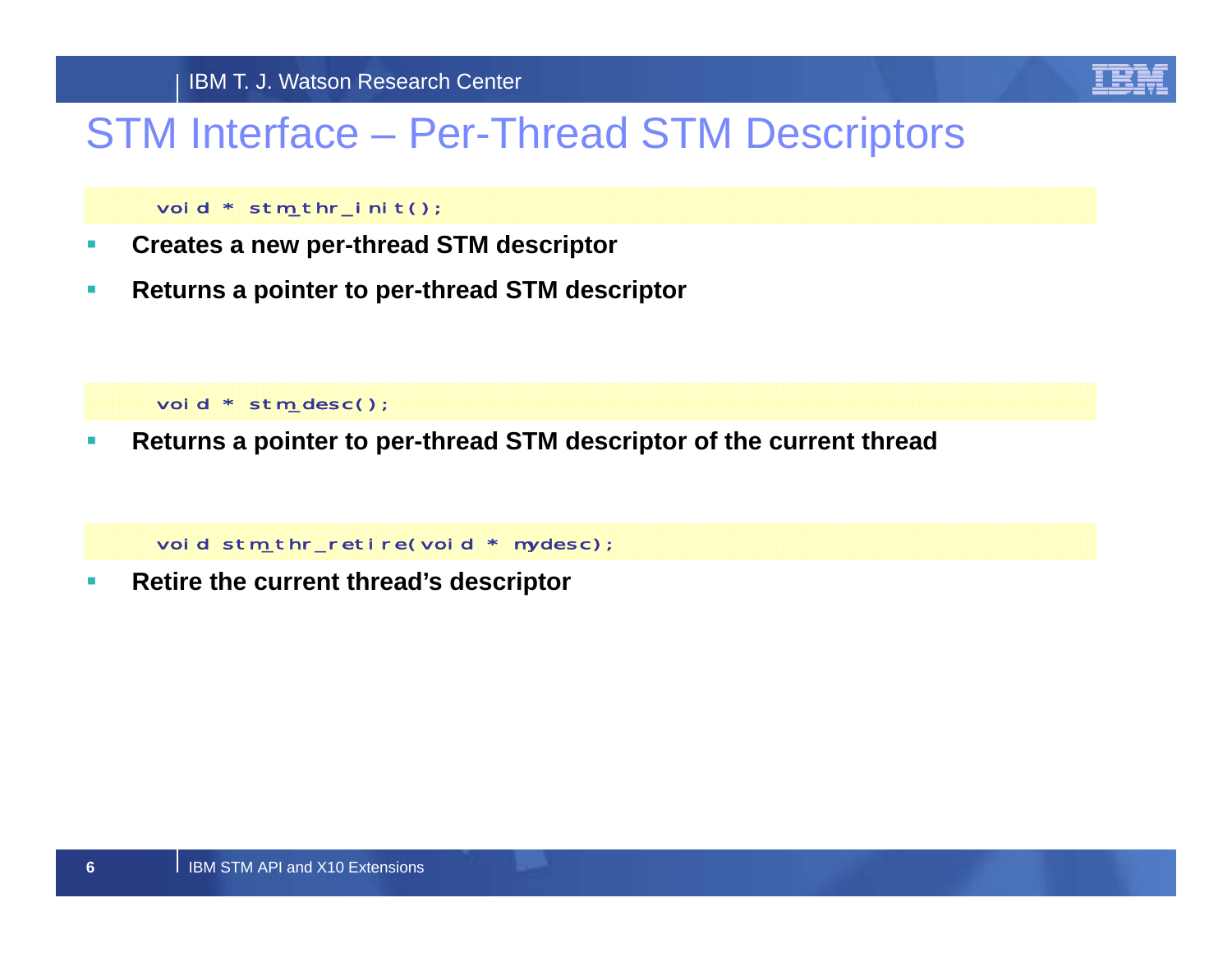

## STM Interface – Transaction Begin and End

int stm\_begin(void \* buf,void \* mydesc,char \* fname,int line);

 $\overline{\phantom{a}}$ **Arguments:**

- *buf*: pointer to a buffer for use by longimp on abort
- *mydesc*: pointer to per-thread transactional descriptor
- *fname*: string representing the filename where the code of the transaction occurs, e.g., FILE
	- •Used for per-static-transaction statistics
- *line*: integer representing the line number where the code of the transaction starts, e.g., \_\_LINE\_\_
- $\overline{\phantom{a}}$  **Returns an integer representing encountered state:**
	- INACTIVE (started outermost transaction)
	- •• ACTIVE (nested)
	- ABORTED (nested)
	- •NON\_SPECULATIVE (nested)

### $int$  stm\_end(void  $*$  mydesc);

- $\overline{\phantom{a}}$  **Returns a Boolean value representing outcome:**
	- **SUCCESS**
	- FAILURE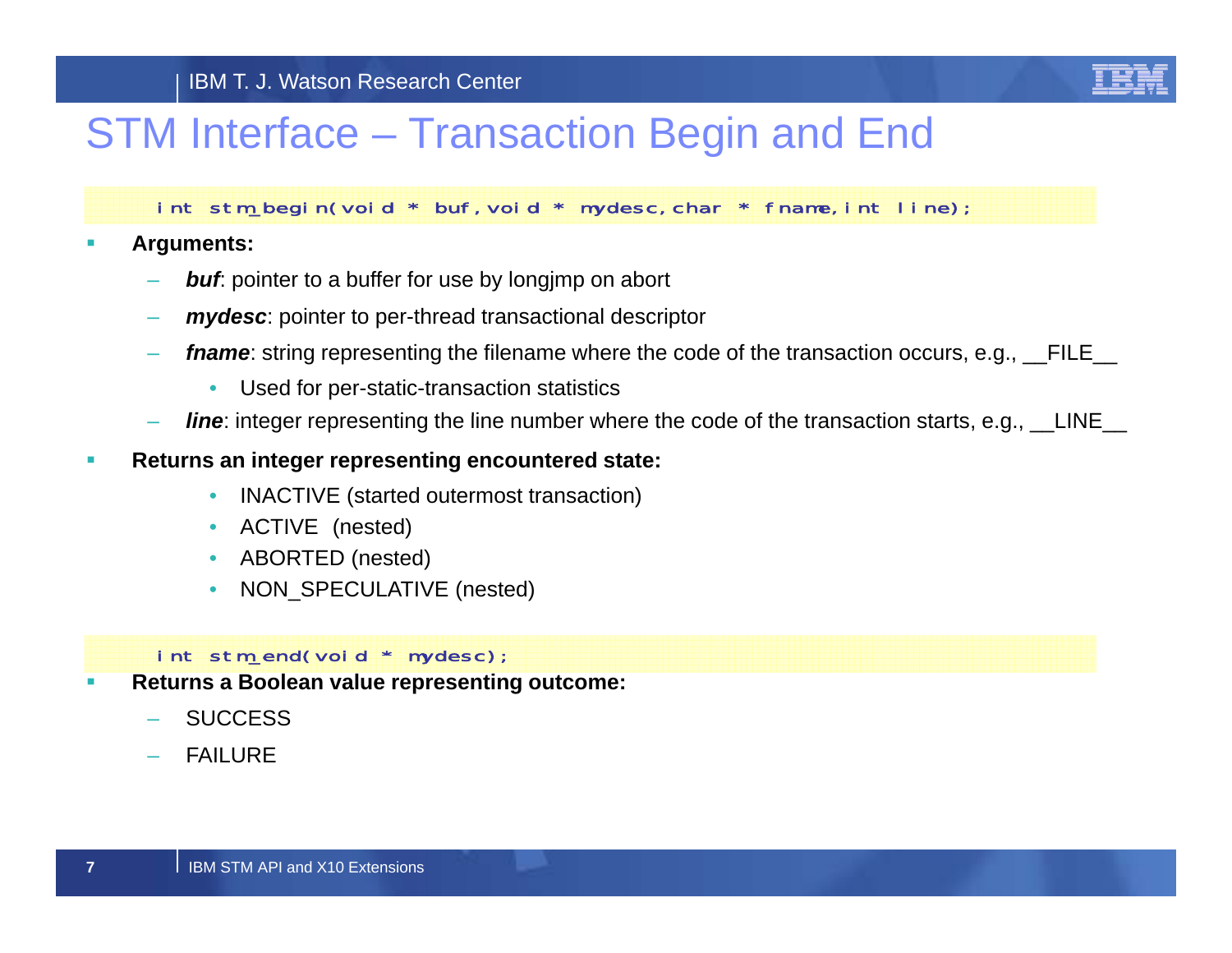

# STM Interface – Transaction Status and Validation

int in\_transaction(void \* mydesc);

 $\mathcal{L}_{\mathcal{A}}$  **Returns a Boolean value indicating whether the current thread is running inside a transaction or not**

int stm\_validate(void \* mydesc);

 $\mathcal{L}_{\mathcal{A}}$  **Returns a Boolean result indicating whether the current transaction's read set is valid or not**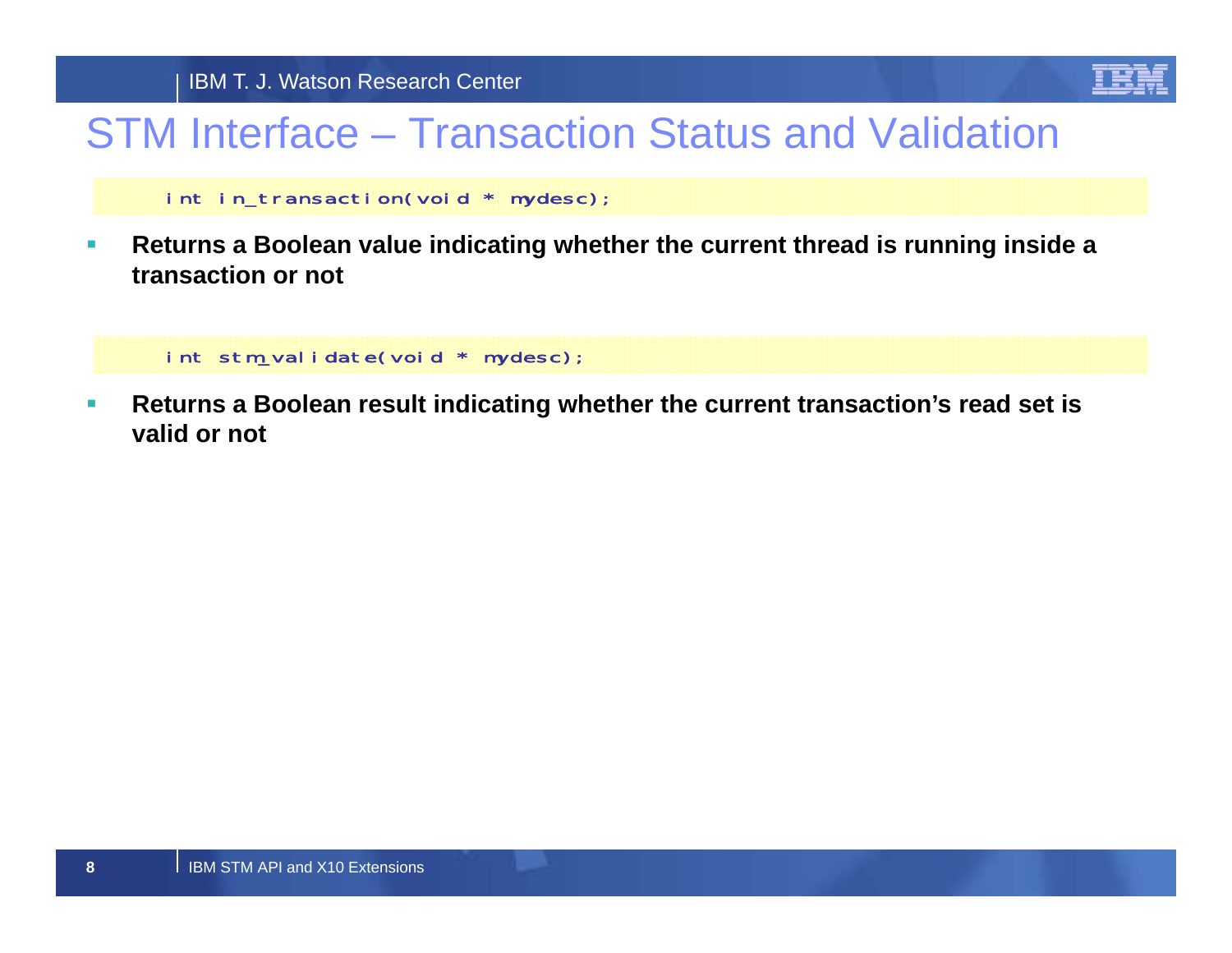

## STM Interface – Non-Speculative Mode

int become\_inevitable(void \* mydesc);

- $\mathcal{L}_{\mathcal{A}}$ **Try to get into inevitable (non-speculative) mode**
- $\mathcal{L}_{\mathcal{A}}$ **If successful, then this transaction is guaranteed not to be aborted**
- $\overline{\phantom{a}}$ **The transaction may execute non-speculative actions with irrevocable effects**
- $\mathcal{L}_{\mathcal{A}}$  **Returns Boolean value indicating whether the transaction was able or not to enter the non non-speculative mode speculative**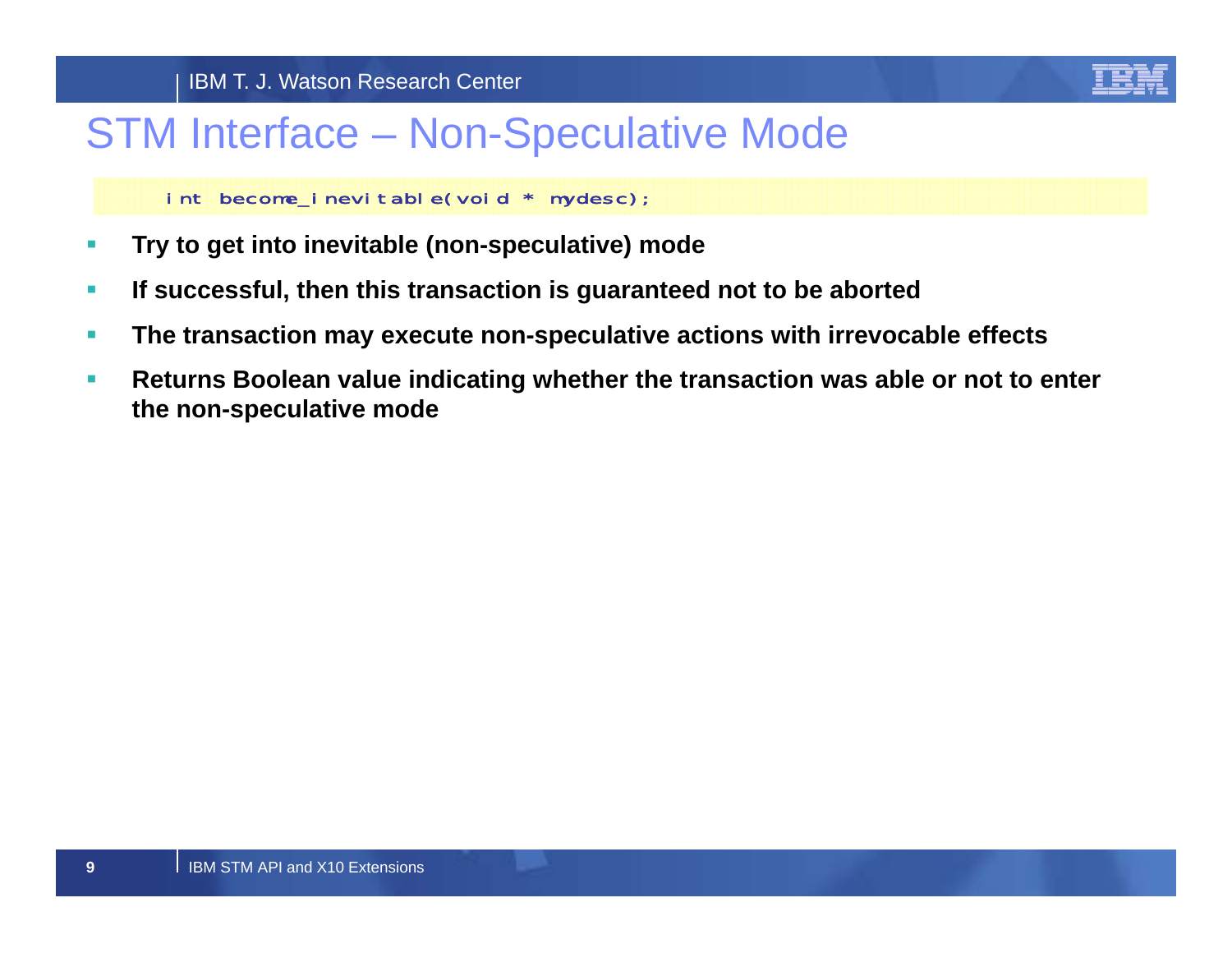

## STM Interface – Abort if Speculative

### int stm\_abort(void \*mydesc);

- $\mathcal{L}_{\mathcal{A}}$ **Aborts the current transaction if running speculatively**
- $\mathcal{L}_{\mathcal{A}}$  **Returns integer value representing status before abort**
	- –INACTIVE
	- ACTIVE
	- ABORTED
	- NON SPECULATIVE
- $\blacksquare$  **Note:**
	- The transaction is not aborted if it is running in non-speculative mode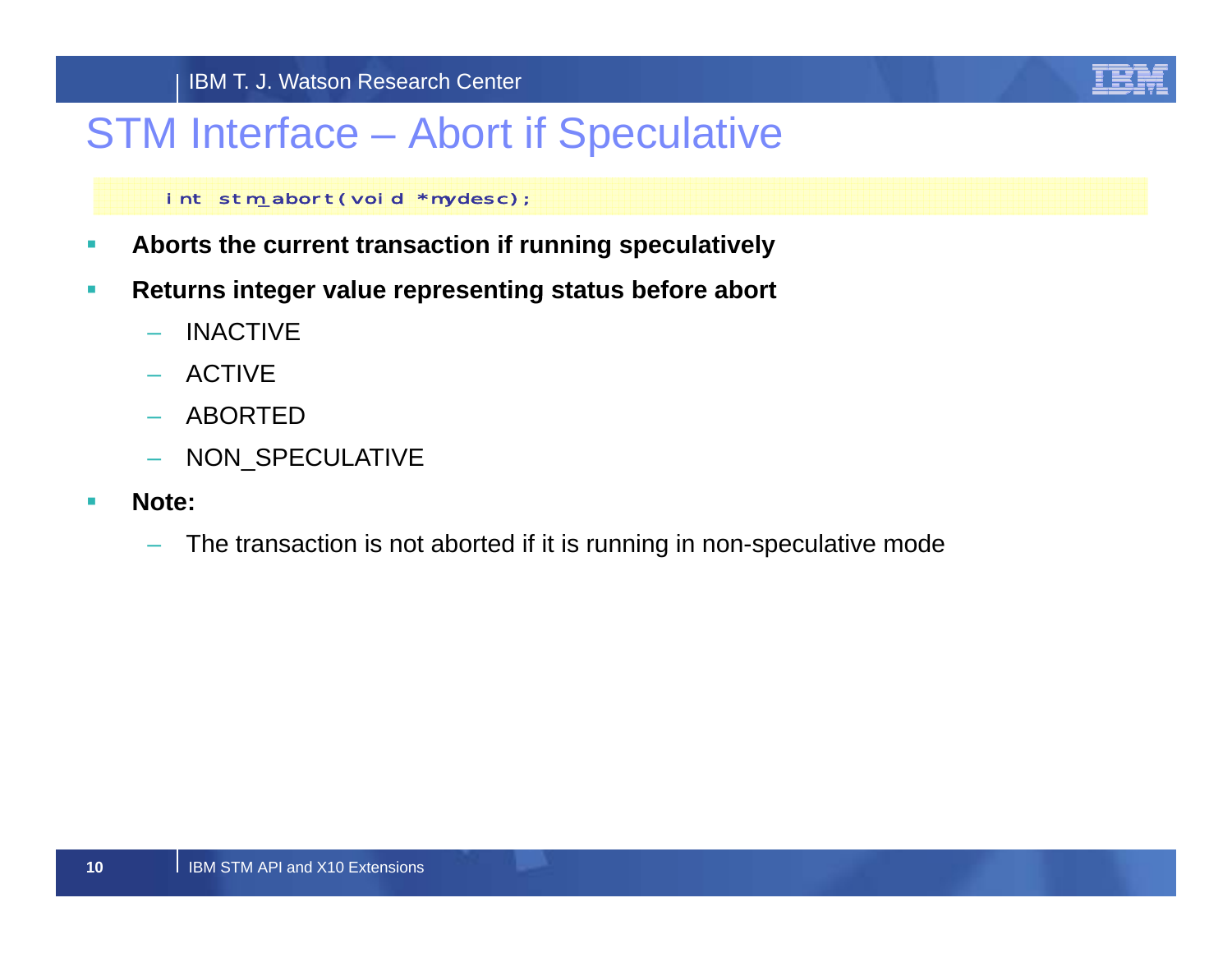

## STM Interface – Transactional Reads

```
void * stm_read_ptr(void * volatile * addr, void * mydesc);
float stm_read_float(float volatile * addr, void * mydesc);
... <other basic data types>
unsigned long stm_read_ulong(unsigned long volatile * addr, void * mydesc);
unsigned long long stm_read_ull(unsigned long long volatile * addr,
   void * mydesc);
```
- $\mathcal{L}_{\mathcal{A}}$  **A t rguments:**
	- *addr*: pointer to the variable being read
- $\mathcal{L}_{\mathcal{A}}$  **Returns the value of the variable being read from the point of view of the current transaction**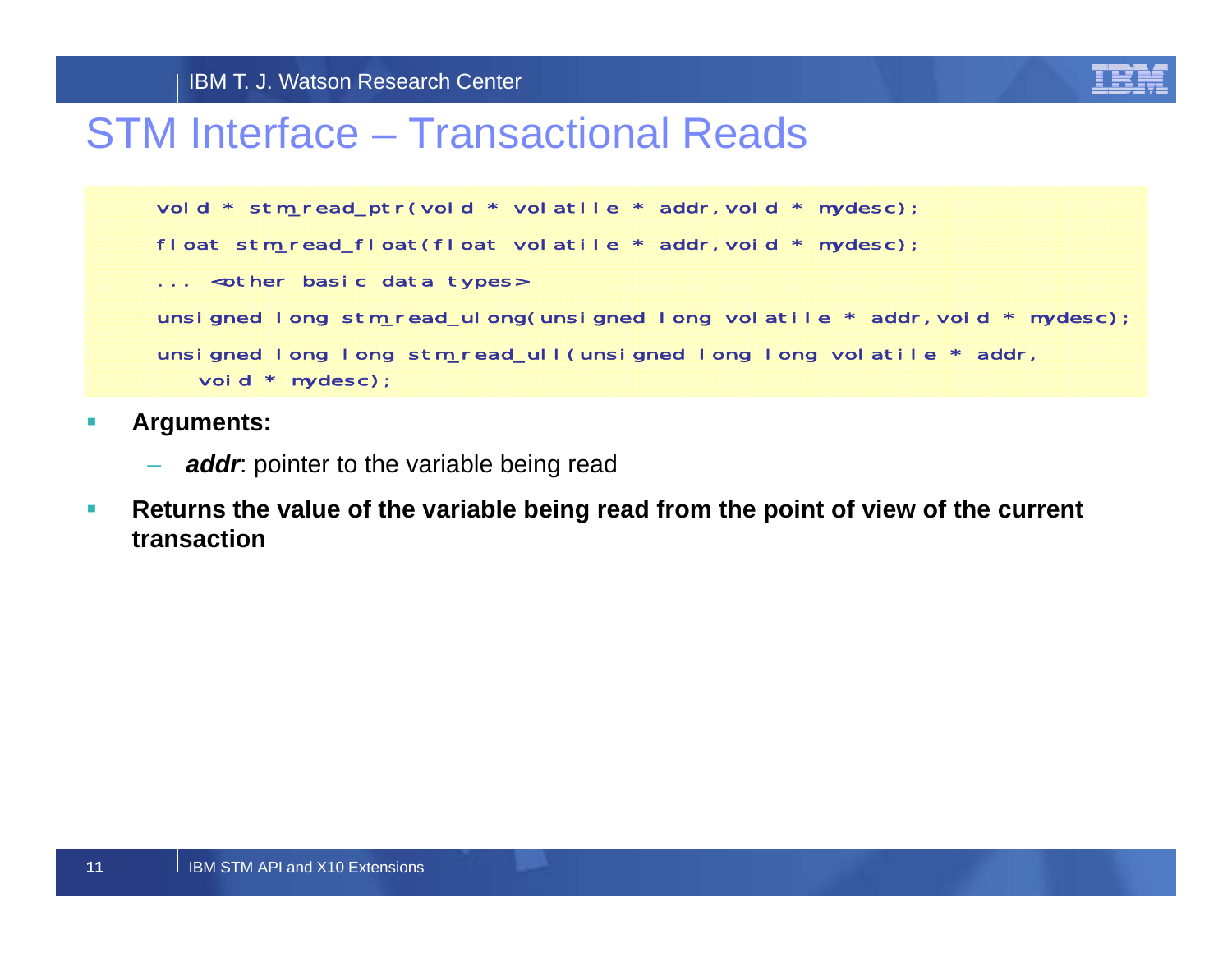

## STM Interface – Transactional Writes

```
void stm_write_ptr(void * volatile * addr, void * val,void * mydesc);
void stm_write_float(float volatile * addr, float val, void * mydesc);
... <other basic data types>
void stm_write_ulong(unsigned long volatile * addr, unsigned long val,
   void * mydesc);
void stm_write_ull(unsigned long long volatile * addr,
   unsigned long long val, void * mydesc);
```
- $\mathcal{C}$  **Arguments:**
	- *addr*: pointer to the variable to be written
	- val: value to be written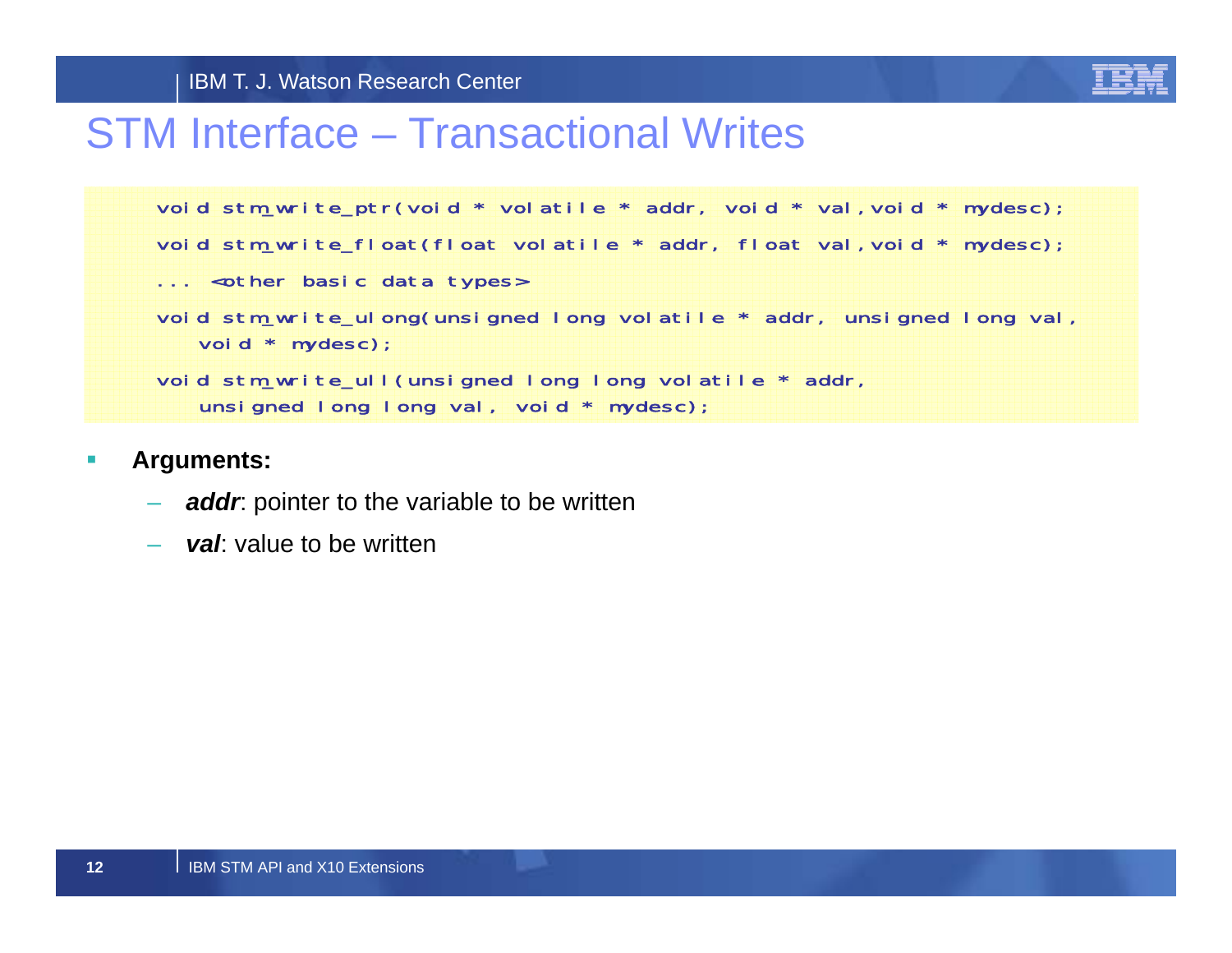

## STM Interface – Memory Allocation

 $\mathcal{L}_{\mathcal{A}}$ **Only memory allocations inside transactions need to call special STM functions**

void \* stm\_malloc(size\_t sz, void \* mydesc); void \* stm\_calloc(size\_t ne,size\_t sz,void \* mydesc); void stm\_free(void \* ptr, void \* mydesc);

- $\mathbb{Z}$  **Arguments and return values:**
	- Same as standard malloc/calloc/free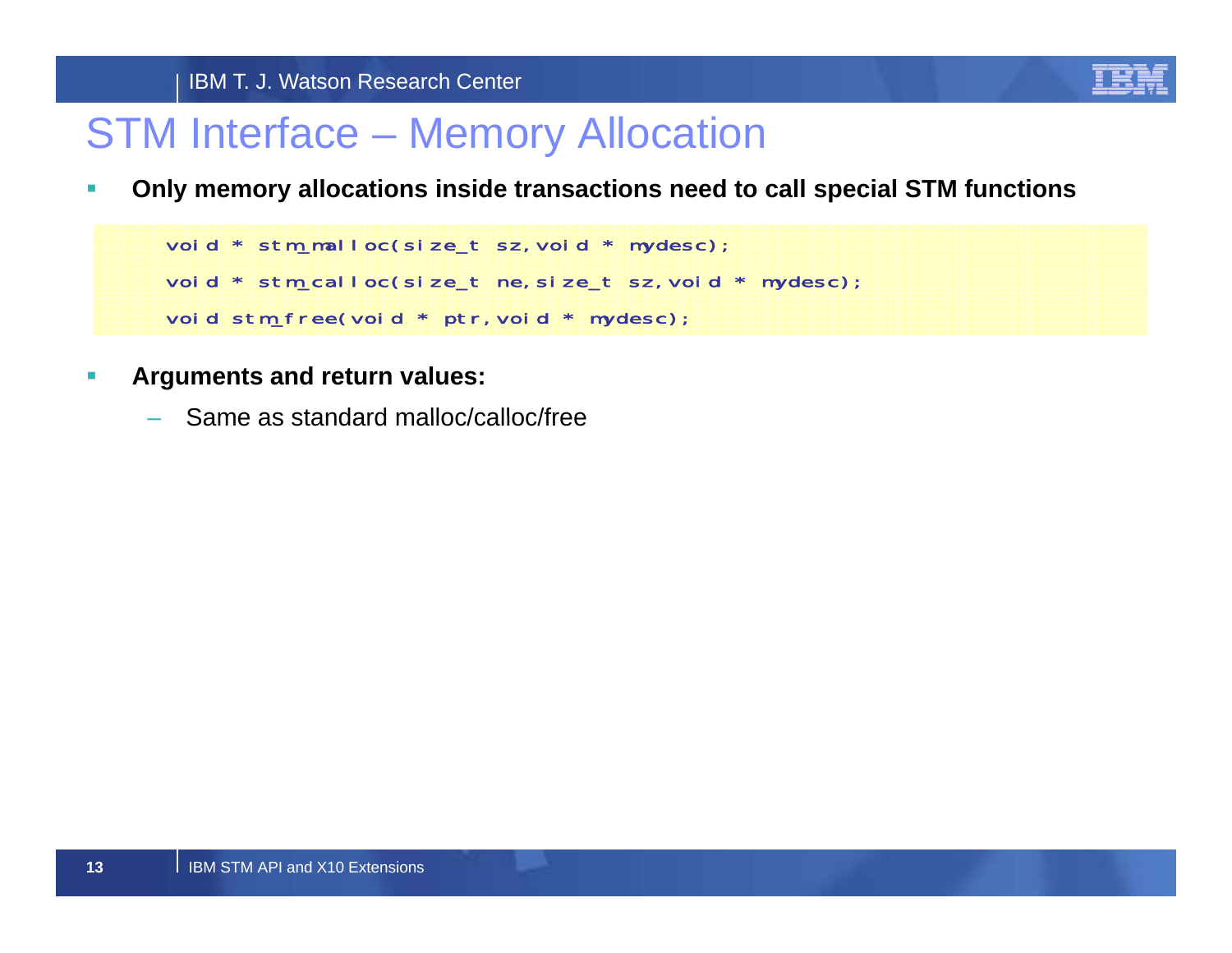

## STM Interface – Writes to Local Variables

 $\mathcal{L}_{\mathcal{A}}$  **Local variables initialized outside the transactions need to be checkpointed for rollback on abort, before being written inside a transaction**

void stm\_checkpoint(char \* addr, int size, void \* mydesc);

- **I Arguments:**
	- *addr*: pointer to local variable
	- *size*: size of local variable

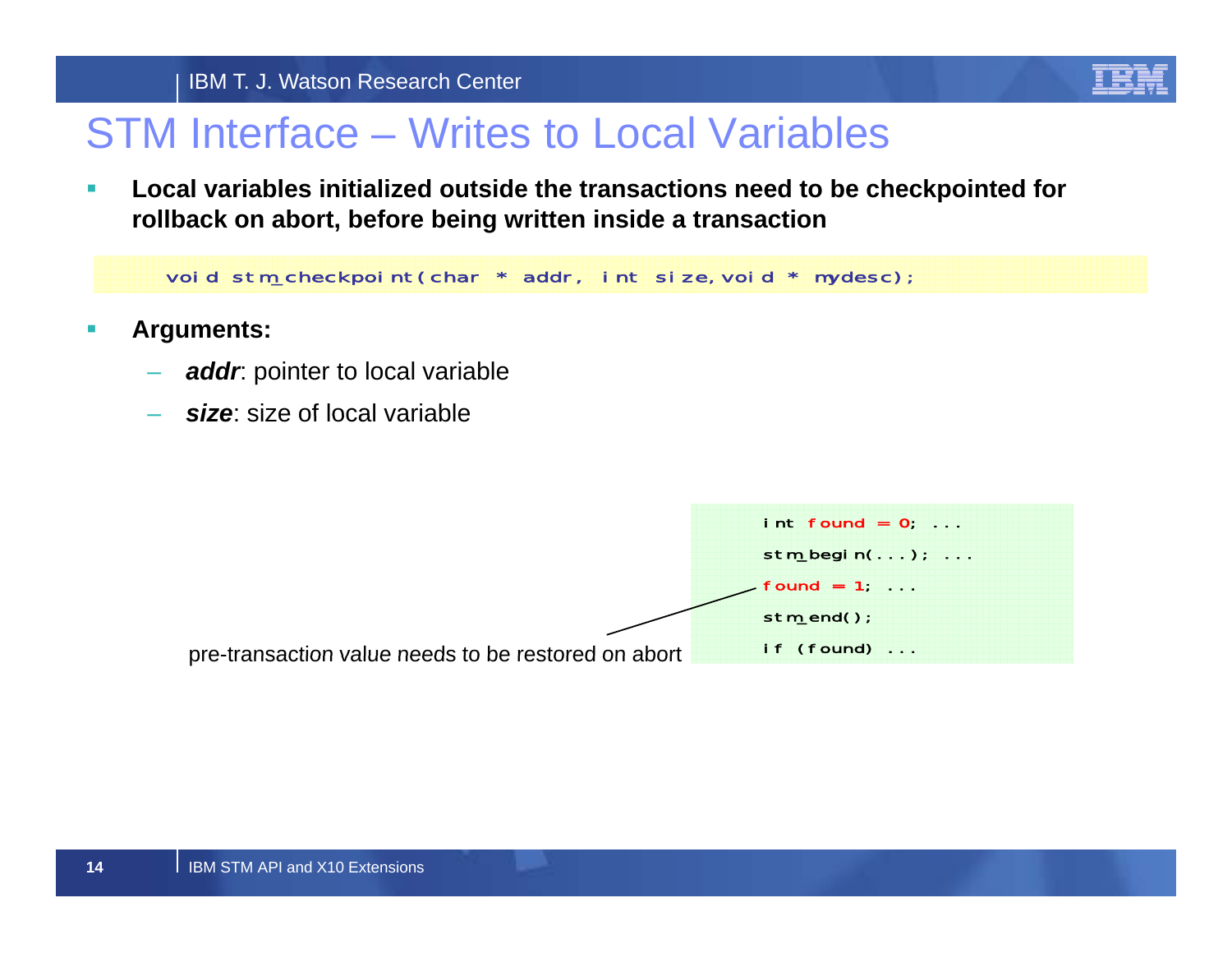

## STM Interface – Handling Address-Taken Stack Variables

- $\mathcal{L}_{\mathcal{A}}$  **If addresses of local variables are passed as arguments to function calls, the STM may end up treating these variables as shared**
- $\mathcal{L}_{\mathcal{A}}$ **STM needs to handle accesses to these variables consistently as local**

void stm\_stack\_range(void \* addr, int size, void \*mydesc);

- $\mathcal{L}_{\mathcal{A}}$  **Arguments:**
	- *addr*: beginning of range
	- *size*: size of range

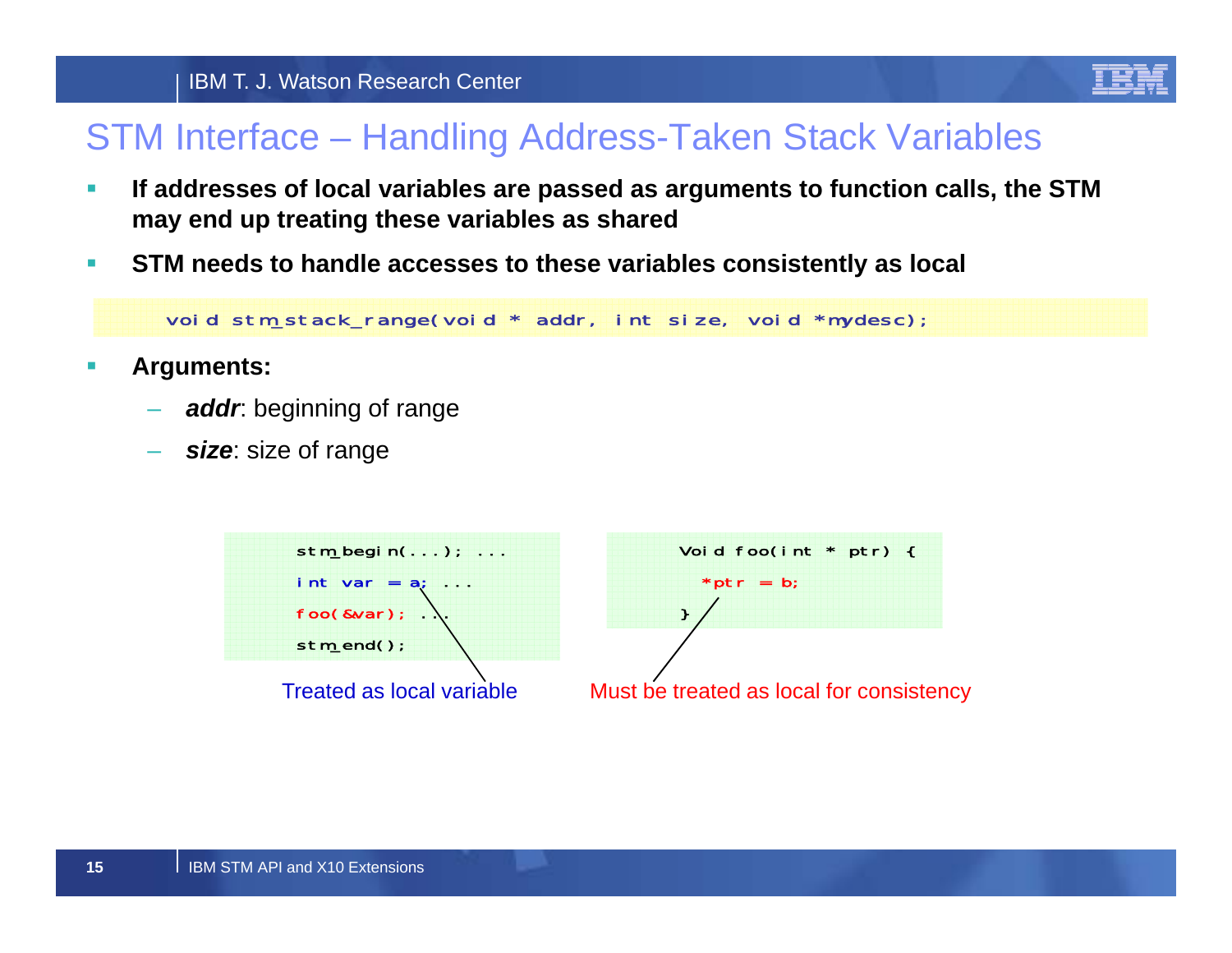

## STM Interface – Collecting Statistics

### void stm\_stats\_out();

- $\mathcal{L}_{\mathcal{A}}$ **Saves a snapshot of STM stats**
- $\mathcal{L}_{\mathcal{A}}$ **Inherent transactional stats**
- $\overline{\phantom{a}}$ **Implementation-specific stats**

I IBM STM API and X10 Extensions

 $\mathcal{L}_{\mathcal{A}}$ **Stats per static transaction**

| 65536        | READ_WRITE_COMMITS              |
|--------------|---------------------------------|
| 69528        | READ_SET_VALIDATIONS            |
| 0            | READ_ENCOUNTER_RETRIES          |
| 0            | SIGNAL RETRIES                  |
| 0            | WRITE_ACQUIRE_RETRIES           |
| 0            | READ_VALIDATION_RETRIES         |
| 525712       | WRITE_BARRIERS                  |
| 13419        | NUM_SILENT_WRITES               |
| 0            | SILENT WRITES BECAME READS      |
| 0            | WRITE_BARRIERS_OUTSIDE_TXNS     |
| 131010       | <b>WRITE BARRIERS FOR STACK</b> |
| 9730         | <b>DUPLICATE_WRITES</b>         |
| 0            | DUPLICATE_WRITE_CONFLICT_SET    |
| 10726816     | READ_BARRIERS                   |
| 0            | READ_BARRIERS_OUTSIDE_TXNS      |
| $\circ$      | READ_BARRIERS_FOR_STACK         |
| 4225604      | DUPLICATE_READS                 |
| 6874933      | DUPLICATE_READ_CONFLICT_SET     |
| 0            | USEFUL_DUP_READ_CHECKS          |
| 0            | USELESS_DUP_READ_CHECKS         |
| 934007       | <b>BLOOM_FILTER_CHECKS</b>      |
| 102826       | <b>BLOOM_FILTER_MATCHES</b>     |
| 88121        | READ_AFTER_WRITE_MATCHES        |
| 10638695     | READ_LIST_SIZES                 |
| 384972       | <b>WRITE LIST SIZES</b>         |
| 6501212      | READ_SET_SIZES                  |
| 384972       | WRITE_SET_SIZES                 |
| 653          | READ_LIST_MAX_SIZE              |
| 230          | WRITE LIST MAX SIZE             |
| 272          | READ_SET_MAX_SIZE               |
| 230          | WRITE_SET_MAX_SIZE              |
| $\mathbf{1}$ | MAX_NESTING                     |
| 99.20        | AVG_READ_SET_SIZE               |
| 5.87         | AVG_WRITE_SET_SIZE              |
| 162.33       | AVG_READ_LIST_SIZE              |
| 5.87         | AVG_WRITE_LIST_SIZE             |
| $\circ$      | <b>TOTAL RETRIES</b>            |
| 0.00         | AVG_RETRIES_PER_TXN             |
| 0.00         | AVG_CHECKPOINTING_CALLS_PER_TXN |
| 39.39        | PCT DUPLICATE READS             |
| 64.09        | PCT_DUPLICATE_READ_CONFLICT_SET |
| 1.85         | <b>PCT DUPLICATE WRITES</b>     |
| 2.55         | <b>PCT SILENT WRITES</b>        |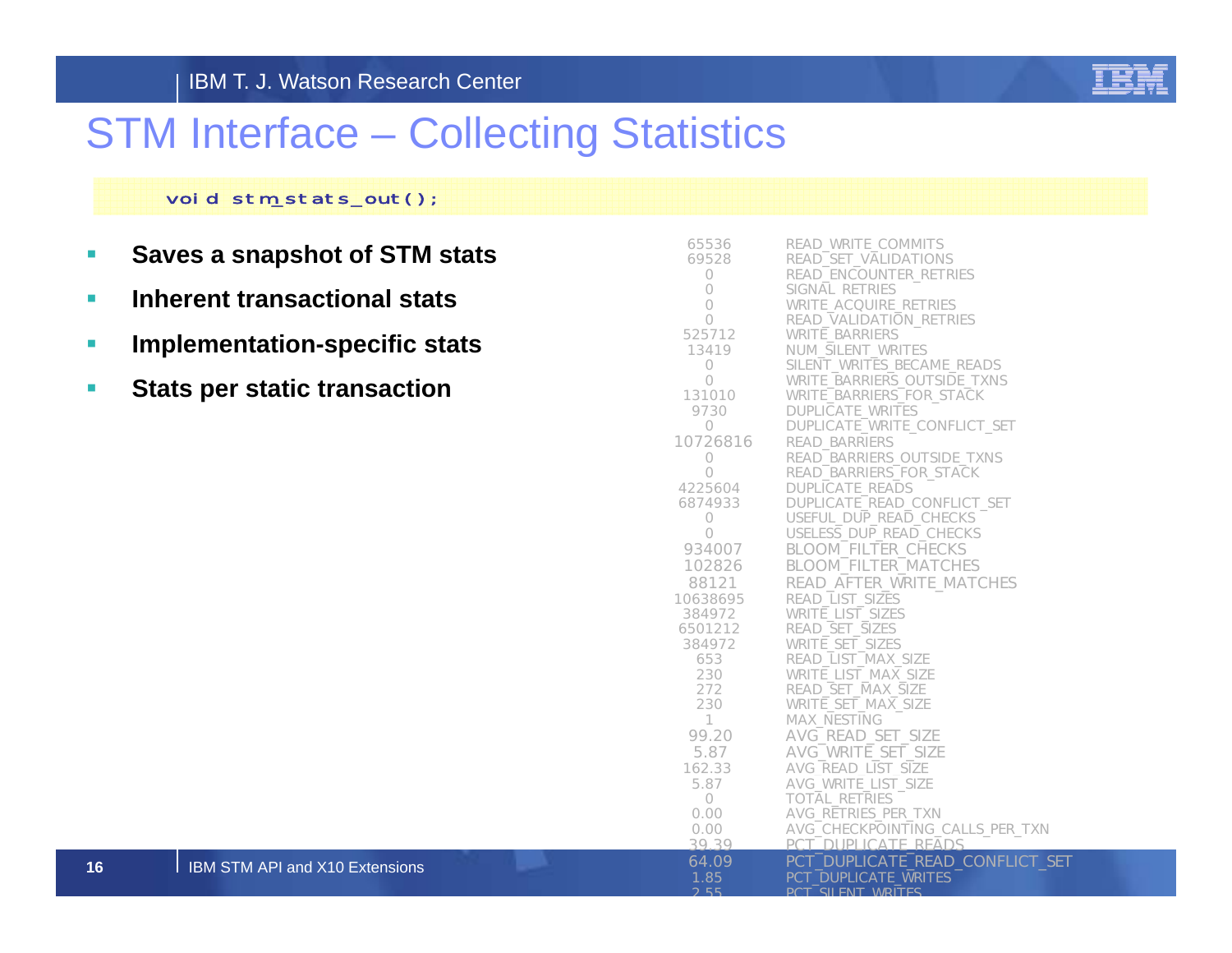

## STM Interface – Sub-Operations

 $\mathcal{L}_{\mathcal{A}}$  **Interface for uncommon sub-operations, in order to enable inlining of common suboperations**

```
void stm_read_bloom_match(void * addr, int size, void * mydesc);
void expand_reads(void * mydesc);
void stm_cleanup_aborted(void * mydesc);
...
```
 $\mathcal{L}_{\mathcal{A}}$  **Interface to fences and validation checks, in order to enable aggregation of fences and validation checks**

```
void stm_read_orec_check(void * addr, void * mydesc);
void stm_read_orec_mem_fence();
void stm_read_from_mem(void * addr, int size, void * mydesc);
```
...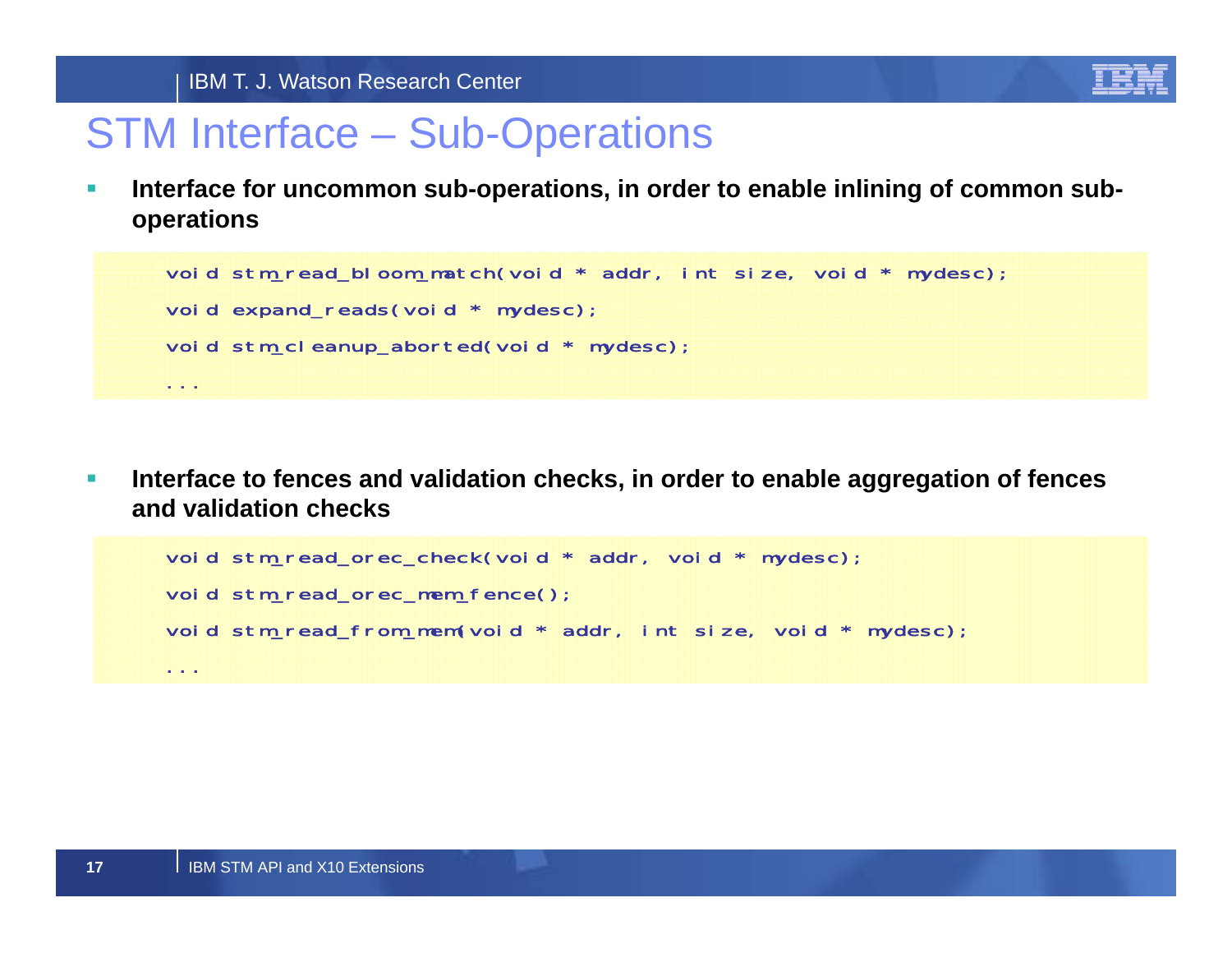IBM T. J. Watson Research Center



# X10 Extensions

I IBM STM API and X10 Extensions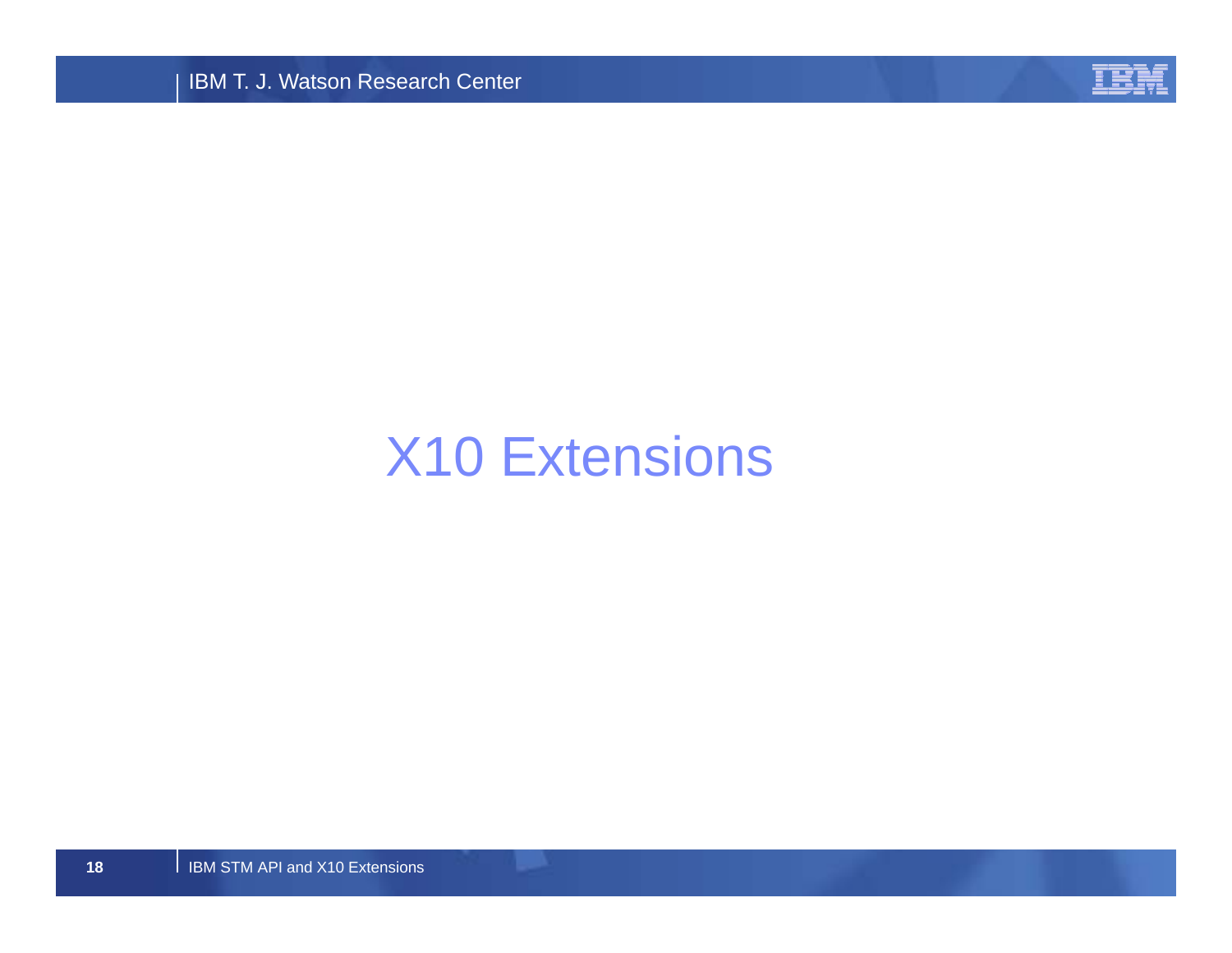

## X10 Atomic Constructs

- $\mathcal{L}_{\mathcal{A}}$  atomic**:**
	- Unconditional atomic block
- $\mathcal{L}_{\mathcal{A}}$  when:
	- –Conditional atomic block
	- Atomically guarantees that the condition *<sup>c</sup>* holds and executes the atomic section *S*.



atomic {

S;

}

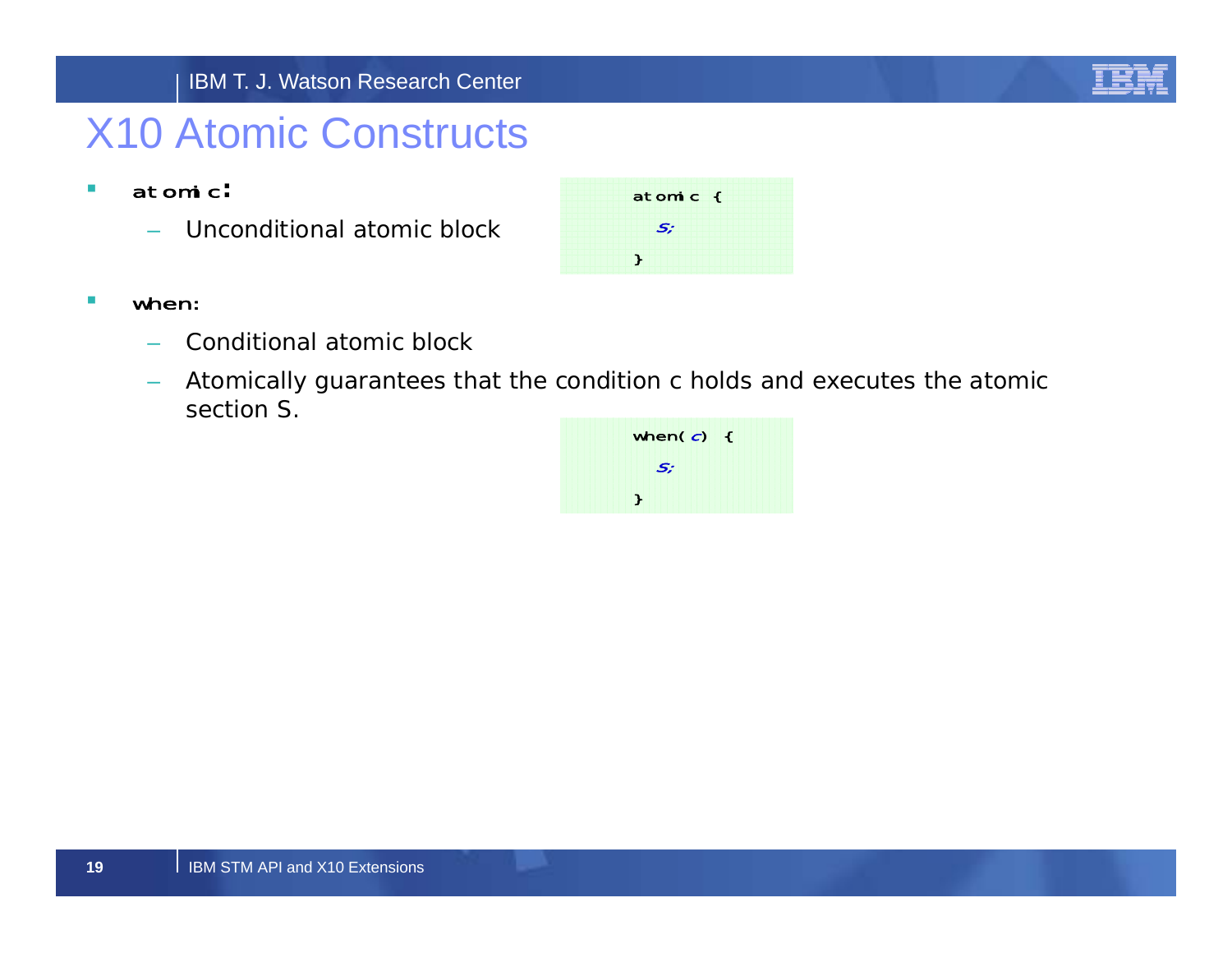

## X10 Common Patterns

 $\mathcal{L}_{\mathcal{A}}$ **Atomic blocks with static data sets**

> atomic {  $x = y + z$ ; }

 $\mathcal{L}_{\mathcal{A}}$  **Shared data accessed in atomic sections that is guaranteed to have no conflicts**

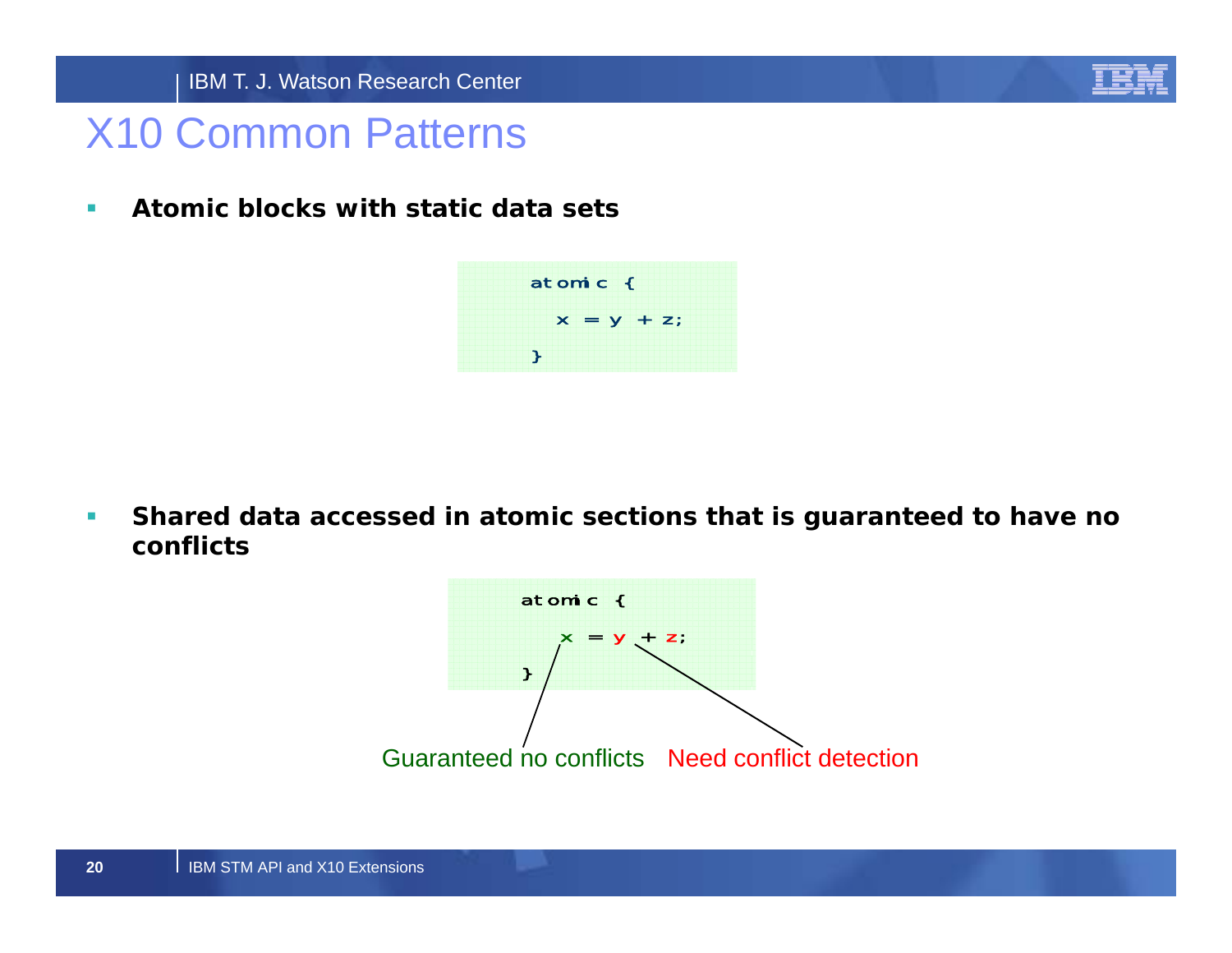#### IBM T. J. Watson Research Center



## Extensions to Exploit Patterns

- $\mathcal{L}_{\mathcal{A}}$  **Capability to specify:**
	- Shared variables that may be read, written, or read and written inside an atomic block
	- Whether the identified data set is complete or not
	- Shared variables that are guaranteed to have no conflicts

 $\mathsf{efunc}(\text{rd}(y), \text{wr}(w), \text{rd\_wr}(x), \text{nc}(z))$  atomic {  $W = X + Y + Z;$  $X = X + W;$ }

 $\mathsf{efunc}(\mathsf{rd}(y),\mathsf{wr}(w),\mathsf{rd\_wr}(x),\mathsf{comple}$ te) atomic  $\{\ldots\}$ or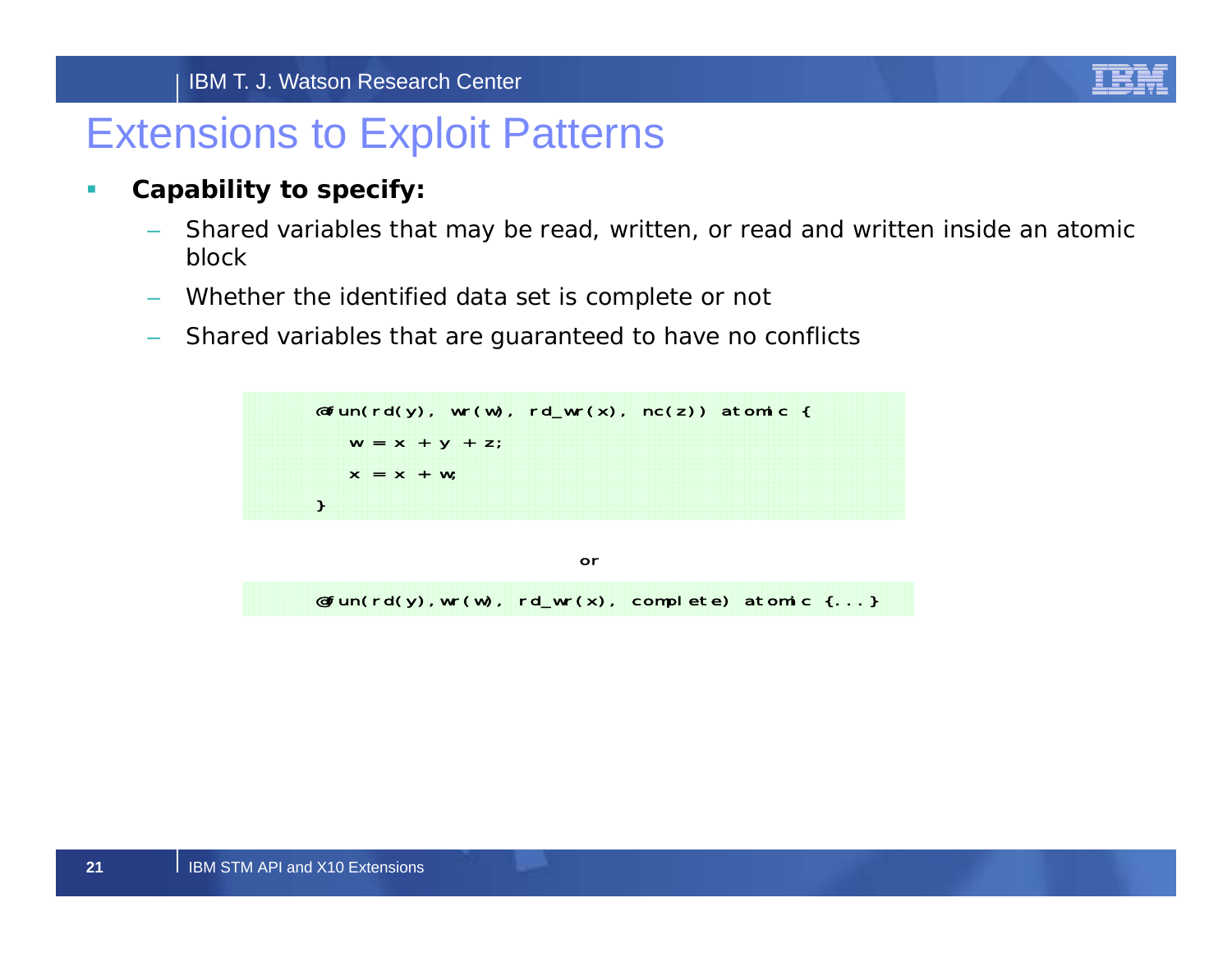

## STM Extensions

void stm\_add\_to\_read\_set(void \* addr,int size, void \* mydesc); void stm\_add\_to\_write\_set(void \* addr,int size, void \* mydesc);

 $\mathcal{C}$  **Add address range to the read set and write set of the current transaction**

void stm\_no\_conflict(void \* addr,int size, void \* mydesc);

 $\mathcal{C}$  **Ignore subsequent transactional reads and writes to locations in the address range** 

void stm\_data\_set\_complete(void \* mydesc);

 $\overline{\phantom{a}}$ **Indicate that the specified transactional data set is complete**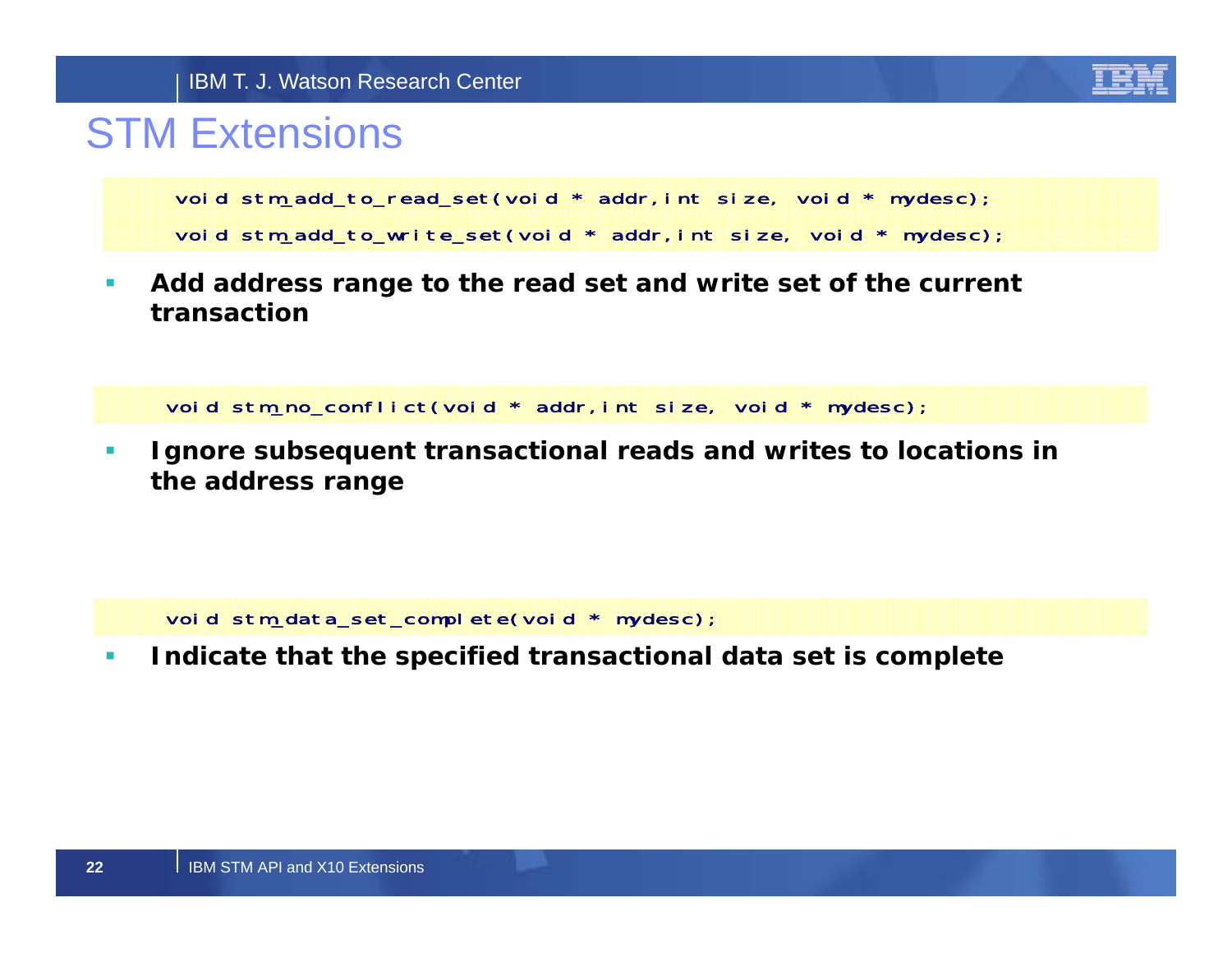

# Obstacles to a Single TM Standard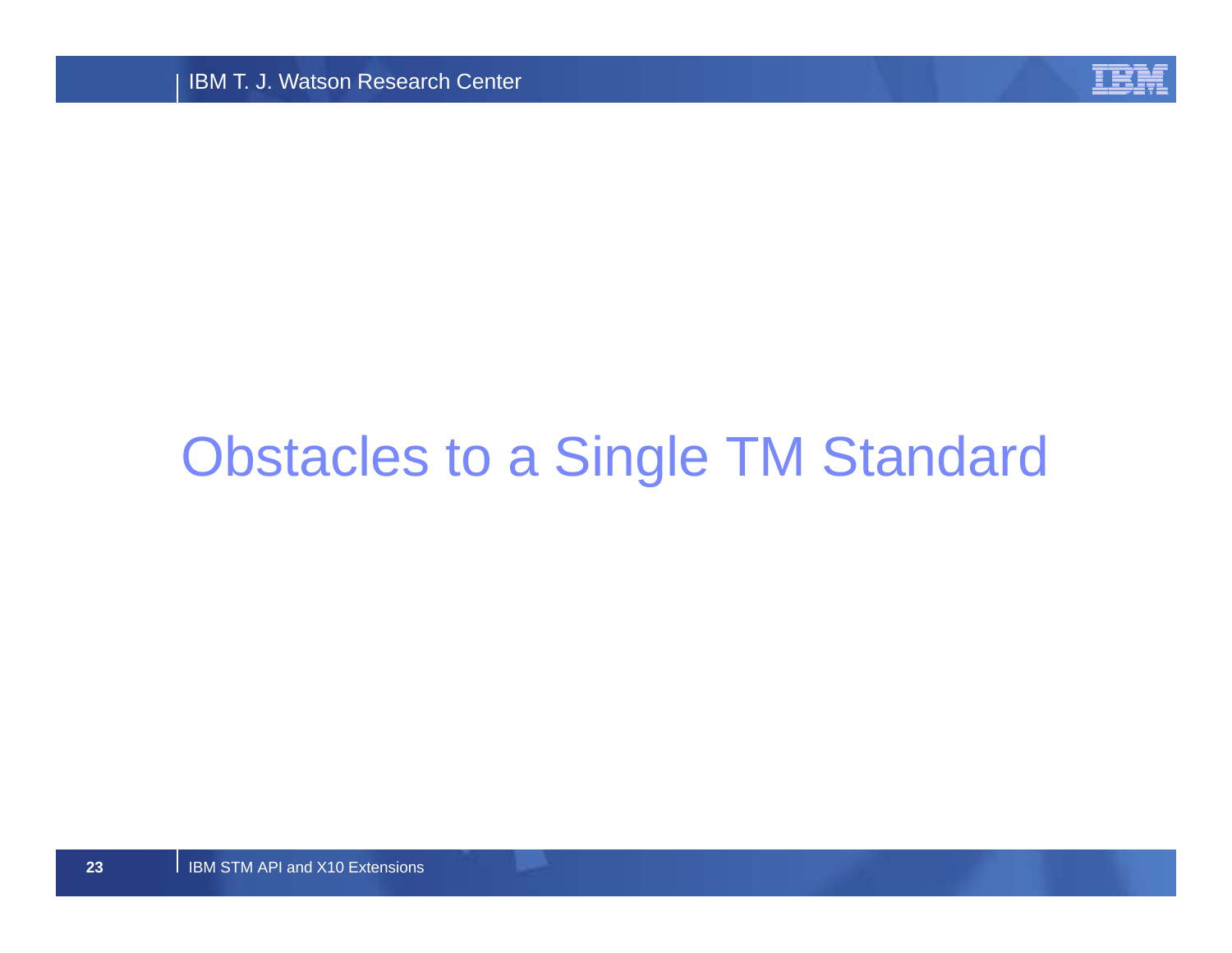

## Variety of TM Features and Requirements

- $\mathcal{C}$  **Allowing non-speculative actions**
	- e.g., to execute I/O, system calls
- $\mathcal{C}$  **Non-blocking progress**
	- e.g., in real-time apps
- $\mathcal{C}$  **Allowing user abort, abort on exception**
	- e.g., for convenience of recovery
- $\mathcal{C}$  **Strong atomicity**
	- e.g., for simulation of complex atomic operations
- $\mathcal{C}$ **Privatization-safety, publication-safety**
- $\mathcal{C}$ **Open nesting, transactional boosting**
- $\mathcal{L}_{\mathcal{A}}$ **Allowing condition variables**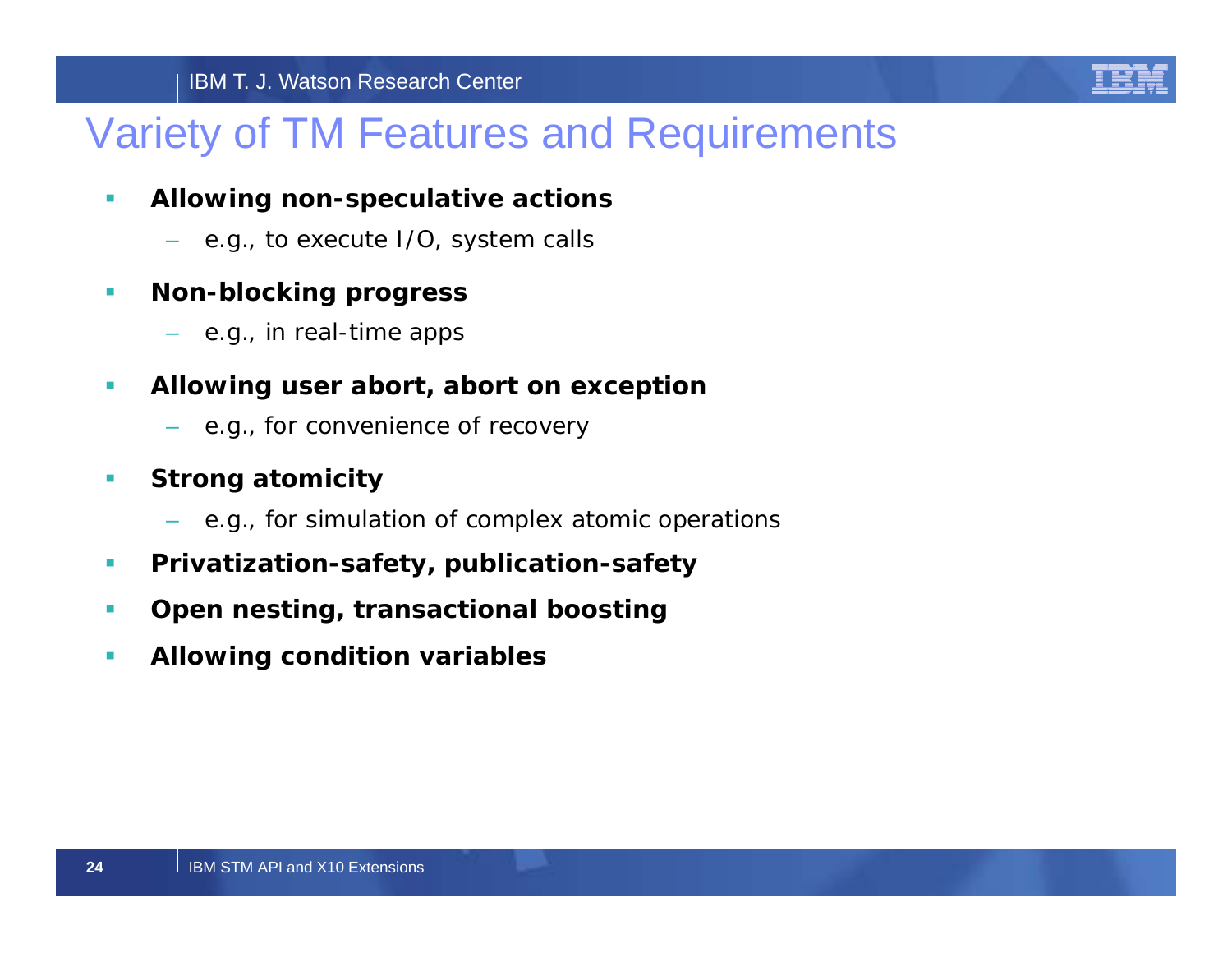

## Limitations on TM Features

#### $\mathcal{C}$ **Some TM Features are contradictory**

- Some features cannot be allowed concurrently without programming restrictions
	- E.g., Non-blocking transactions that may conflict with transactions with non-speculative actions
- Some features have per-transaction restrictions:
	- E.g., User abort after executing non-speculative actions

#### $\mathcal{C}$ **Unused features are often costly**

- Performance overheads
	- Strong atomicity
- Complexity of combination with other features
	- •Non-speculative actions and strong atomicity

## *No One TM Standard Fits All*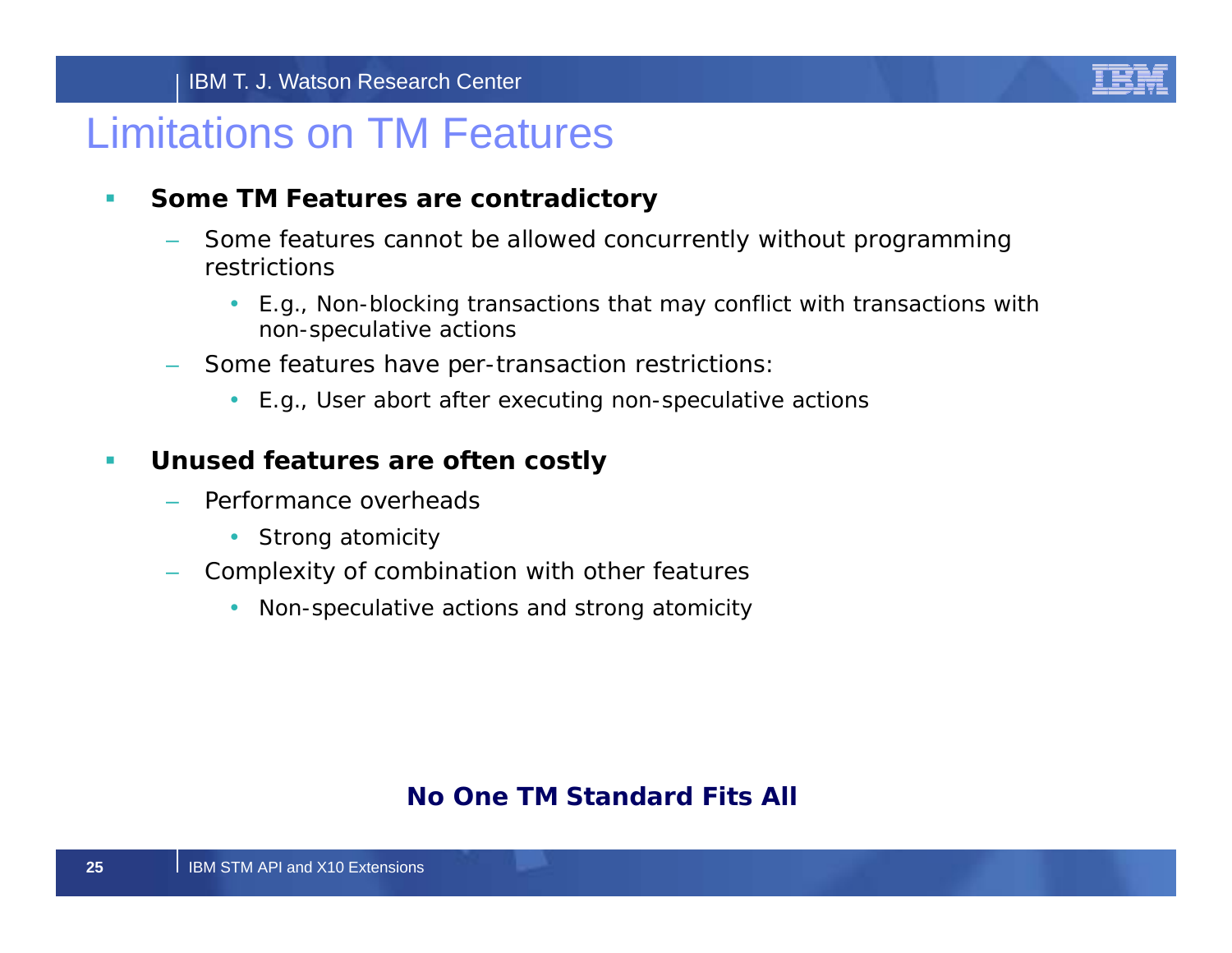## Variety of Performance Priorities

#### $\blacksquare$ **Performance characteristics**

- High/low Parallelism
- Low/high Overheads
- Graceful/fall-off-a-cliff degradation
- $\mathcal{C}$  **Performance depends on TM implementation options**
	- Conflict detection policies
	- Contention management
	- Consistency granule, e.g., object/block-based, block size
- $\mathcal{C}$  **Sharp trade-offs among performance characteristics** 
	- e.g., graceful-degradation vs. low best-case overheads
- $\mathcal{C}$ **Adaptivity is often costly**
- $\mathcal{C}$ **Performance is a primary motivation for many TM uses**

## *A single omni-featured TM is likely to deliver inadequate performance*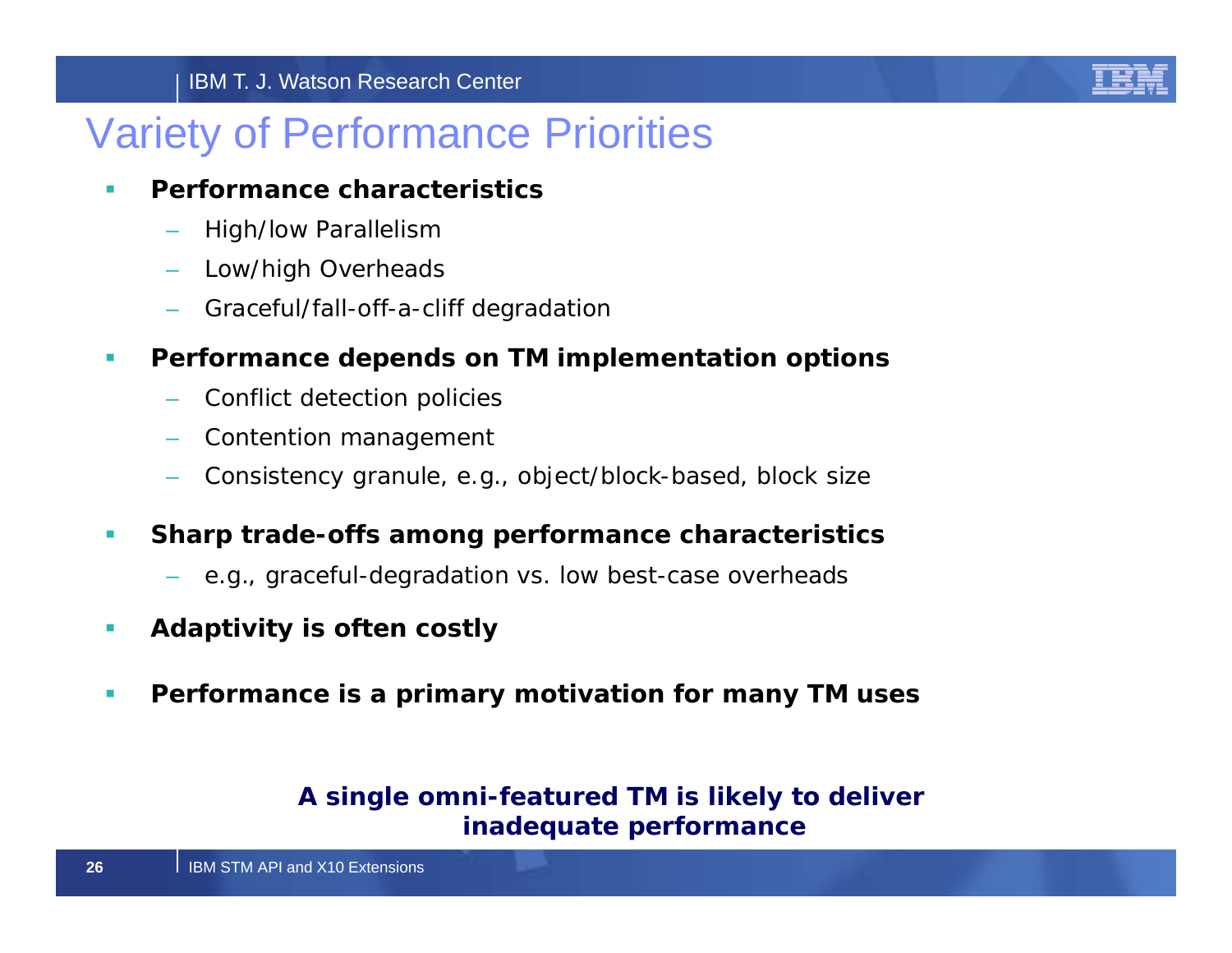

## A Multi-TM Standard?

 $\mathcal{C}$ **Allow multi-TM co-existence**

> *Can this be done without compromising code modularity? and without an explosion in feature combinations?*

*A single TM standard will have to make careful choices that hopefully capture the most useful features of TM*

# *Thank You*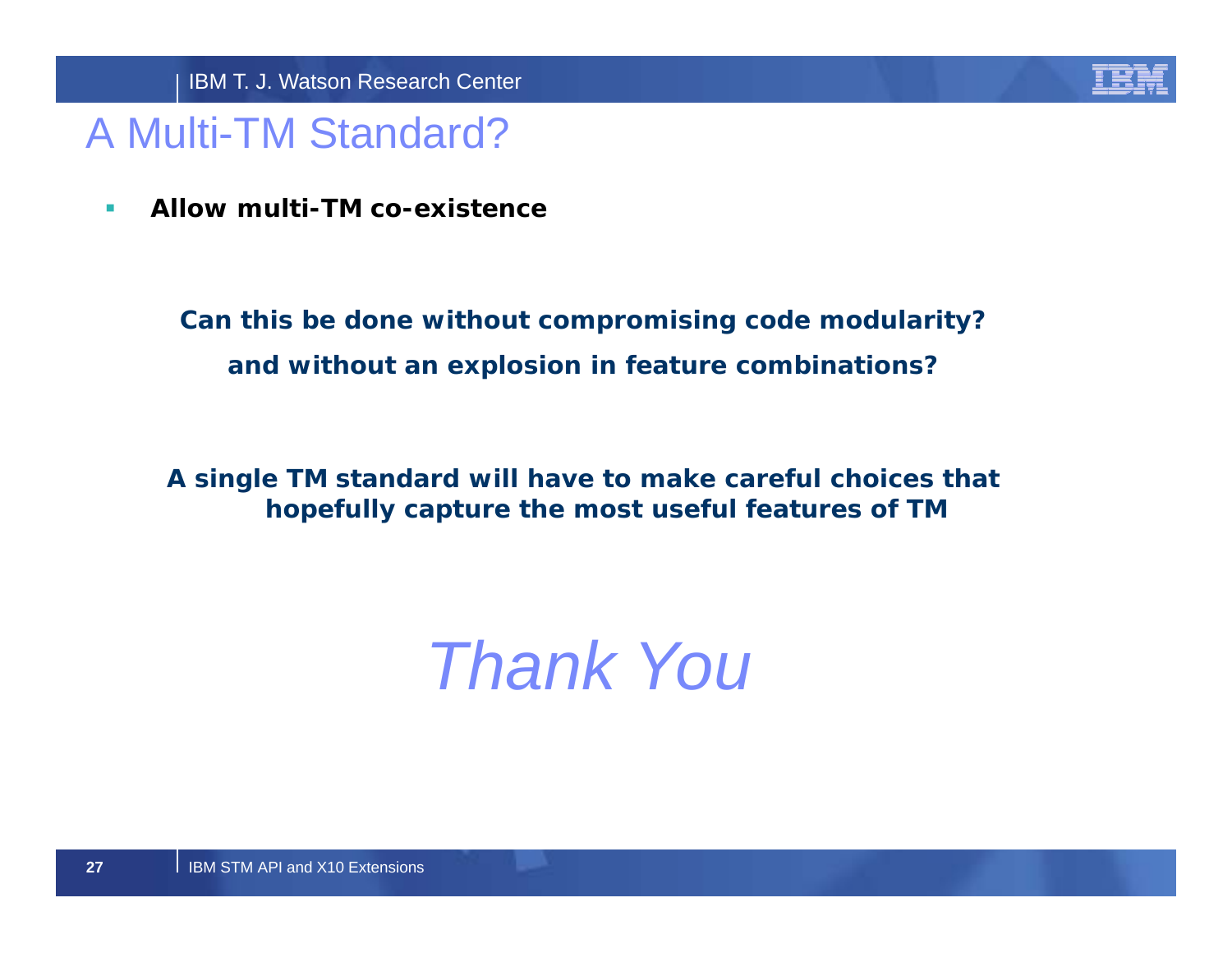IBM T. J. Watson Research Center



# BACKUP

I IBM STM API and X10 Extensions